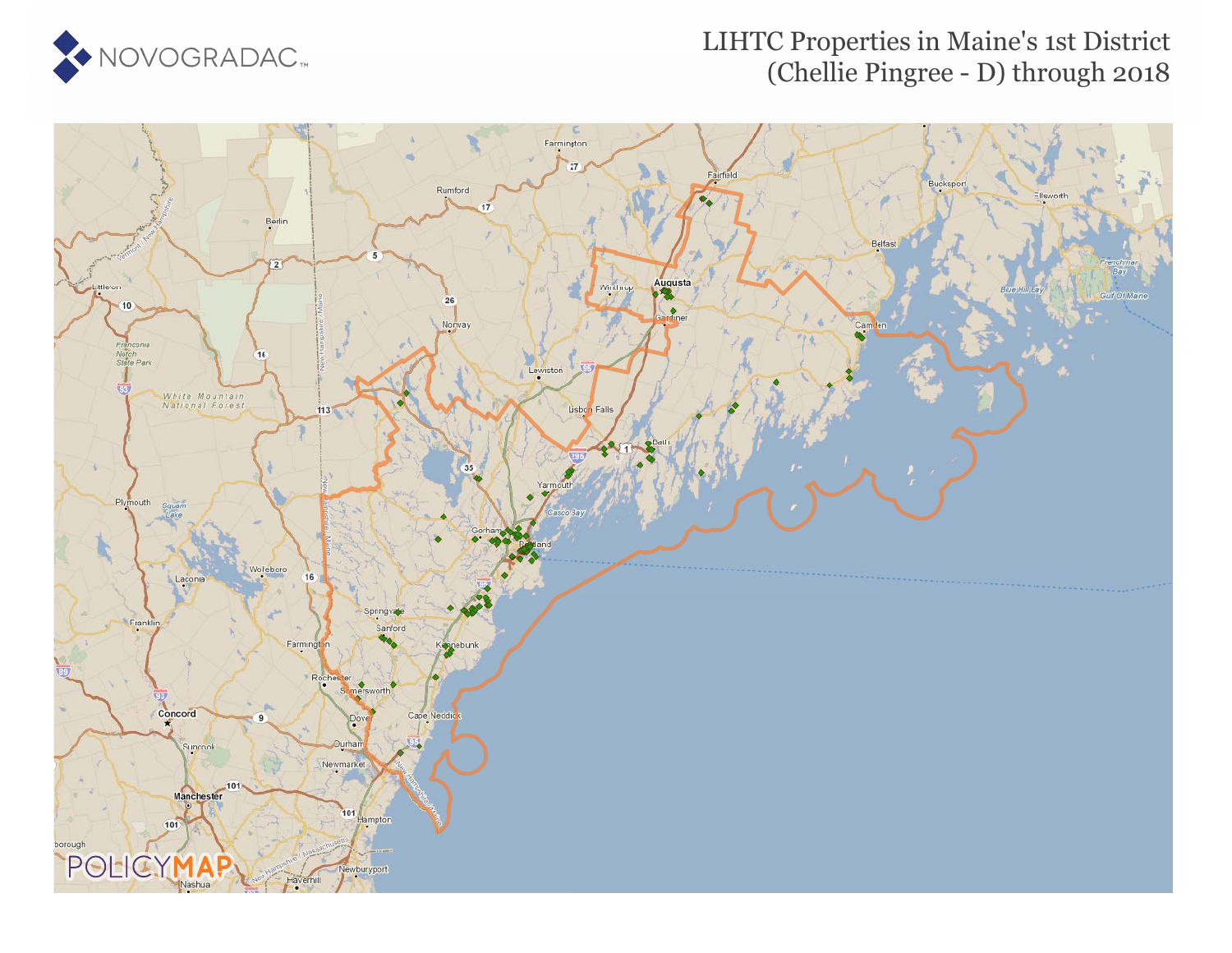| <b>Project Name</b>                      | <b>Address</b>                                    | <b>City</b>                       | <b>State</b>                 | <b>Zip Code</b> | Nonprofit<br><b>Sponsor</b> | <b>Allocation</b><br><b>Year</b> | <b>Annual</b><br><b>Allocated</b><br><b>Amount</b> | <b>Year Placed</b><br>in Service | <b>Construction Type</b>         | <b>Total</b><br><b>Units</b> | Low<br><b>Income</b><br><b>Units</b> | <b>Rent or</b><br><b>Income</b><br><b>Ceiling</b> | <b>Credit</b><br>Percentage Bond           | Tax-<br><b>Exempt</b> | <b>HUD Multi-</b><br>Family<br><b>Financing/Rental</b><br><b>Assistance</b> |
|------------------------------------------|---------------------------------------------------|-----------------------------------|------------------------------|-----------------|-----------------------------|----------------------------------|----------------------------------------------------|----------------------------------|----------------------------------|------------------------------|--------------------------------------|---------------------------------------------------|--------------------------------------------|-----------------------|-----------------------------------------------------------------------------|
| <b>CAMPBELL CREEK</b>                    | 1 ANDREA LN                                       | <b>BOOTHBAY</b><br>${\tt HARBOR}$ | ME                           | 4538            |                             | Insufficient<br>Data             | $\$0$                                              | Insufficient<br>Data             | Not Indicated                    | 36                           | $\bf{0}$                             |                                                   | Not<br>Indicated                           |                       |                                                                             |
| TOWNHOUSES AT<br><b>OCEAN EAST 2</b>     | SCHOONER LN PORTLAND                              |                                   | ME                           | 4103            |                             | Insufficient<br>Data             | $\$0$                                              | Insufficient<br>Data             | Not Indicated                    | 33                           | $\bf{0}$                             |                                                   | Not<br>Indicated                           |                       |                                                                             |
| PLEASANTWOOD<br><b>ESTATE IV</b>         | $169\,$ SACO AVE                                  | OLD ORCHARD<br><b>BEACH</b>       | $\mathbf{ME}$                | 4064            | $\mathbf{N}\mathbf{o}$      | 1988                             | \$0                                                | 1988                             | New Construction                 | 30                           | $\boldsymbol{6}$                     |                                                   | Not<br>Indicated                           | Yes                   |                                                                             |
| NORTHFIELD GREEN<br><b>BUILDING</b>      | 147 ALLEN AVE PORTLAND                            |                                   | ME                           | 4103            | $\mathbf{N}\mathbf{o}$      | 1989                             | \$0                                                | 1989                             | Acquisition and Rehab 200        |                              | 200                                  |                                                   | Not<br>Indicated                           | Yes                   |                                                                             |
| WASHINGTON HOUSE WASHINGTON BATH         | 809<br><b>ST</b>                                  |                                   | ME                           | 4530            | No                          | 1989                             | \$0                                                | 1989                             | Acquisition and Rehab 53         |                              | 52                                   |                                                   | $30\,\%$ present $\,$ No value             |                       |                                                                             |
| OAK RIDGE APTS                           | $401$ OAK GROVE $\,$ BATH<br>$\operatorname{AVE}$ |                                   | ME                           | 4530            | $\mathbf{N}\mathbf{o}$      | 1989                             | \$0                                                | 1990                             | <b>New Construction</b>          | 30                           | 30                                   |                                                   | $30\,\%$ present $\,$ No value             |                       |                                                                             |
| SHERMAN STREET<br><b>PROJECT</b>         | <b>56 SHERMAN ST PORTLAND</b>                     |                                   | ME                           | 4101            | Yes                         | 1989                             | \$0                                                | 1990                             | Acquisition and Rehab 50         |                              | 21                                   |                                                   | $70\,\%$ present $\,$ Yes value            |                       |                                                                             |
| <b>EAST BRIDGE STREET</b><br><b>APTS</b> | 300 E BRIDGE<br><b>ST</b>                         | <b>WESTBROOK</b>                  | ME                           | 4092            | Yes                         | 1989                             | \$0                                                | 1991                             | <b>New Construction</b>          | 100                          | 56                                   |                                                   | $30\,\%$ present $\,$ Yes value            |                       |                                                                             |
| CORTLAND COURT                           |                                                   | WESTBROOK ST SOUTH PORTLAND ME    |                              | 4106            | No                          | 1992                             | \$0                                                | 1992                             | <b>Acquisition and Rehab 188</b> |                              | 61                                   |                                                   | $30\,\%$ present $\,$ Yes value            |                       |                                                                             |
| <b>MILLBROOK</b><br>COMMONS              | 175 TWOMBLEY SANFORD<br>RD                        |                                   | $\mathbf{ME}$                | 4073            | $\mathbf{N}\mathbf{o}$      | 1991                             | \$0                                                | 1992                             | <b>New Construction</b>          | 16                           | 16                                   |                                                   | $30$ % present $\,$ No value               |                       |                                                                             |
| RIDGELAND ESTATES                        | AVE                                               | 109 RIDGELAND SOUTH PORTLAND ME   |                              | 4106            | Yes                         | 1992                             | \$0                                                | 1993                             | <b>New Construction</b>          | 80                           | 80                                   |                                                   | $70$ % present $\,$ No value               |                       |                                                                             |
| <b>GREEN ACRES</b><br><b>ESTATES</b>     | NEW MEADOWS BATH<br>RD                            |                                   | $\operatorname{\mathbf{ME}}$ |                 | $\rm\thinspace No$          | 1994                             | $\$0$                                              | 1994                             | Acquisition and Rehab 48         |                              | 20                                   |                                                   | Not<br>$\operatorname{Indicated}$          | Yes                   |                                                                             |
| FORT HALIFAX<br><b>COMMONS</b>           | 101 HALIFAX ST WINSLOW                            |                                   | $\operatorname{ME}$          | 4901            | $\mathbf{N}\mathbf{o}$      | 1994                             | $\$0$                                              | 1995                             | Acquisition and Rehab 24         |                              | 24                                   |                                                   | Both $30\%$<br>and $70\%$<br>present value | No                    |                                                                             |

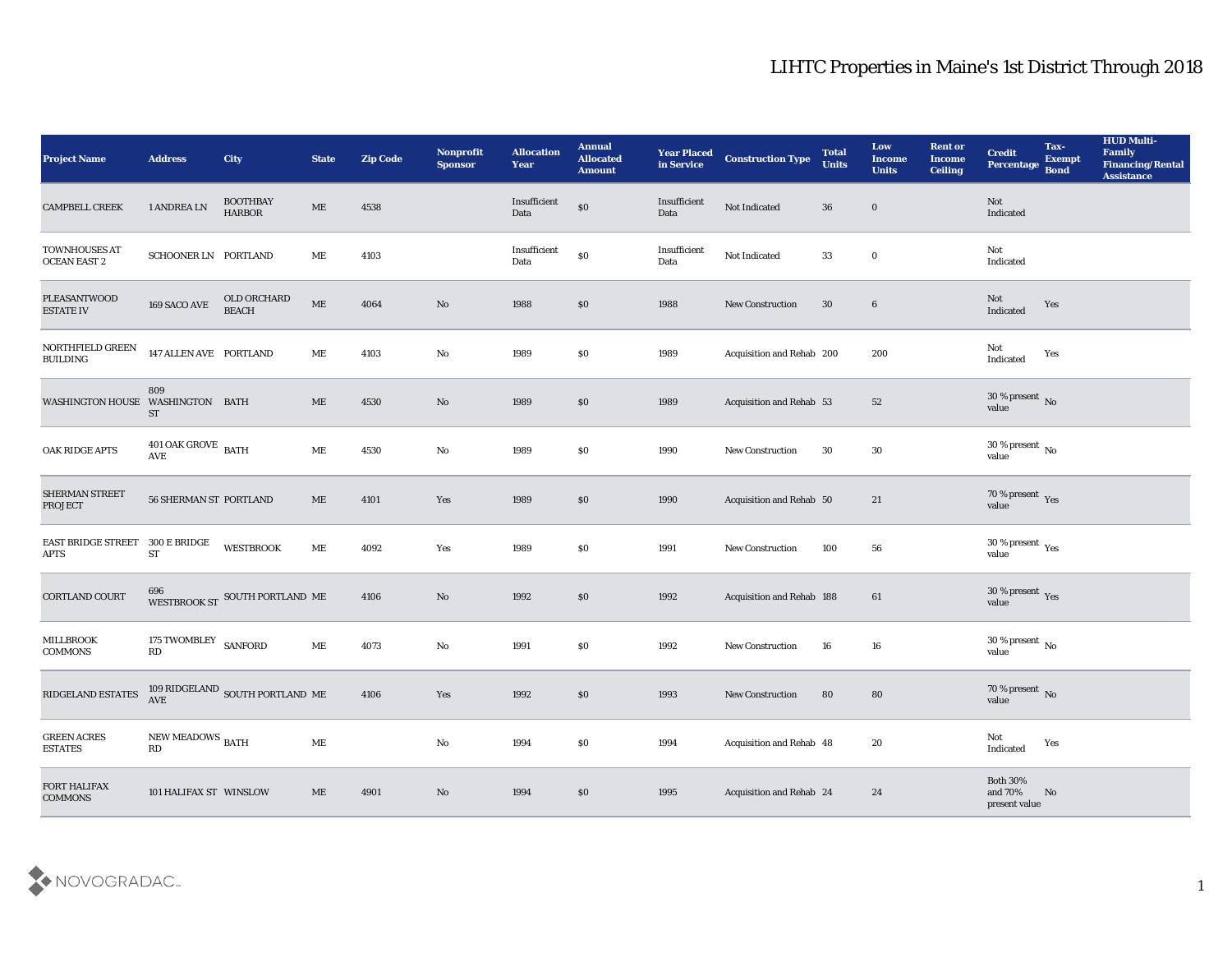| <b>Project Name</b>                   | <b>Address</b>                               | City                                     | <b>State</b>                 | <b>Zip Code</b> | Nonprofit<br><b>Sponsor</b> | <b>Allocation</b><br><b>Year</b> | <b>Annual</b><br><b>Allocated</b><br><b>Amount</b> | <b>Year Placed</b><br>in Service | <b>Construction Type</b>              | <b>Total</b><br><b>Units</b> | Low<br><b>Income</b><br><b>Units</b> | <b>Rent or</b><br><b>Income</b><br><b>Ceiling</b> | <b>Credit</b><br>Percentage                 | Tax-<br><b>Exempt</b><br><b>Bond</b> | <b>HUD Multi-</b><br>Family<br><b>Financing/Rental</b><br><b>Assistance</b> |
|---------------------------------------|----------------------------------------------|------------------------------------------|------------------------------|-----------------|-----------------------------|----------------------------------|----------------------------------------------------|----------------------------------|---------------------------------------|------------------------------|--------------------------------------|---------------------------------------------------|---------------------------------------------|--------------------------------------|-----------------------------------------------------------------------------|
| LEDGEWOOD NORTH                       | 1500<br><b>LEDGEWOOD</b><br>TER              | SACO                                     | ME                           | 4072            | No                          | 1994                             | $\$0$                                              | 1995                             | Acquisition and Rehab 24              |                              | 24                                   |                                                   | <b>Both 30%</b><br>and 70%<br>present value | No                                   |                                                                             |
| LEDGEWOOD<br><b>TERRACE</b>           | 1500<br>LEDGEWOOD<br>TER                     | SACO                                     | ME                           | 4072            | No                          | 1994                             | \$0                                                | 1995                             | Acquisition and Rehab 30              |                              | 30                                   |                                                   | <b>Both 30%</b><br>and 70%<br>present value | No                                   |                                                                             |
| PINE BROOK APTS                       | TER                                          | 1A PINEBROOK OLD ORCHARD<br><b>BEACH</b> | ME                           | 4064            | $\rm\thinspace No$          | 1994                             | \$0                                                | 1995                             | Acquisition and Rehab 30              |                              | 30                                   |                                                   | <b>Both 30%</b><br>and 70%<br>present value | No                                   |                                                                             |
| PINE LEDGE TERRACE                    | LEDGEWOOD<br><b>TER</b>                      | SACO                                     | $\rm ME$                     |                 | $\mathbf{N}\mathbf{o}$      | 1994                             | $\$0$                                              | 1995                             | Acquisition and Rehab 48              |                              | 37                                   |                                                   | <b>Both 30%</b><br>and 70%<br>present value | No                                   |                                                                             |
| <b>RIVERSIDE ESTATES</b>              | 41 RIVER RD                                  | <b>BRUNSWICK</b>                         | ME                           | 4011            | $\rm\thinspace No$          | 1995                             | $\$0$                                              | 1995                             | Acquisition and Rehab 48              |                              | 10                                   |                                                   | $30\,\%$ present $\,$ Yes value             |                                      |                                                                             |
| LAFAYETTE SQUARE<br><b>APTS</b>       | <b>638 CONGRESS</b><br><b>ST</b>             | PORTLAND                                 | ME                           | 4101            | No                          | 1994                             | \$374,943                                          | 1996                             | Acquisition and Rehab 92              |                              | 65                                   |                                                   | $70\,\%$ present $\,$ No value              |                                      |                                                                             |
| <b>BIRCHES (OLD</b><br>ORCHARD BEACH) | 75 ROSS RD                                   | OLD ORCHARD<br><b>BEACH</b>              | $\operatorname{\mathbf{ME}}$ | 4064            | No                          | 1994                             | \$0                                                | 1996                             | <b>New Construction</b>               | 88                           | 88                                   |                                                   | 70 % present No<br>value                    |                                      |                                                                             |
| LARRABEE VILLAGE                      | 30 LIZA<br><b>HARMON DR</b>                  | <b>WESTBROOK</b>                         | ME                           | 4092            | Yes                         | 1995                             | \$0                                                | 1997                             | <b>New Construction</b>               | 150                          | 150                                  |                                                   | 70 % present $\,$ No $\,$<br>value          |                                      |                                                                             |
| MERRY GARDENS<br><b>ESTATES</b>       | 87 JOHN ST                                   | <b>CAMDEN</b>                            | ME                           | 4843            | Yes                         | 1996                             | \$0                                                | 1997                             | <b>New Construction</b>               | 30                           | 30                                   |                                                   | $70\,\%$ present $\,$ No value              |                                      |                                                                             |
| <b>VILLAGE VIEW</b>                   | 26 VILLAGE<br><b>VIEW LN</b>                 | <b>FREEPORT</b>                          | ME                           | 4032            | Yes                         | 1996                             | \$0                                                | 1997                             | <b>New Construction</b>               | 30                           | 30                                   |                                                   | $70\,\%$ present $\,$ No value              |                                      |                                                                             |
| WARDWELL GARDENS 43 MIDDLE ST SACO    |                                              |                                          | ME                           | 4072            | Yes                         | 1996                             | \$0                                                | 1997                             | Both New Construction 30<br>and $A/R$ |                              | $30\,$                               |                                                   | 70 % present No<br>value                    |                                      |                                                                             |
| <b>MUNJOY SOUTH</b><br>TOWNHOUSE APTS | 31 MOUNTFORT PORTLAND<br>$\operatorname{ST}$ |                                          | $\operatorname{\mathbf{ME}}$ | 4101            | $\rm\thinspace No$          | 1997                             | \$119,209                                          | 1998                             | Acquisition and Rehab 140             |                              | $140\,$                              |                                                   | $70\,\%$ present $\;\;\mathrm{Yes}$ value   |                                      |                                                                             |
| RIVERBEND APTS                        | 348 S ST                                     | <b>BIDDEFORD</b>                         | ME                           | 4005            | $\mathbf {No}$              | 1997                             | \$0                                                | 1998                             | New Construction                      | 28                           | ${\bf 28}$                           |                                                   | $70\,\%$ present $\,$ No value              |                                      |                                                                             |

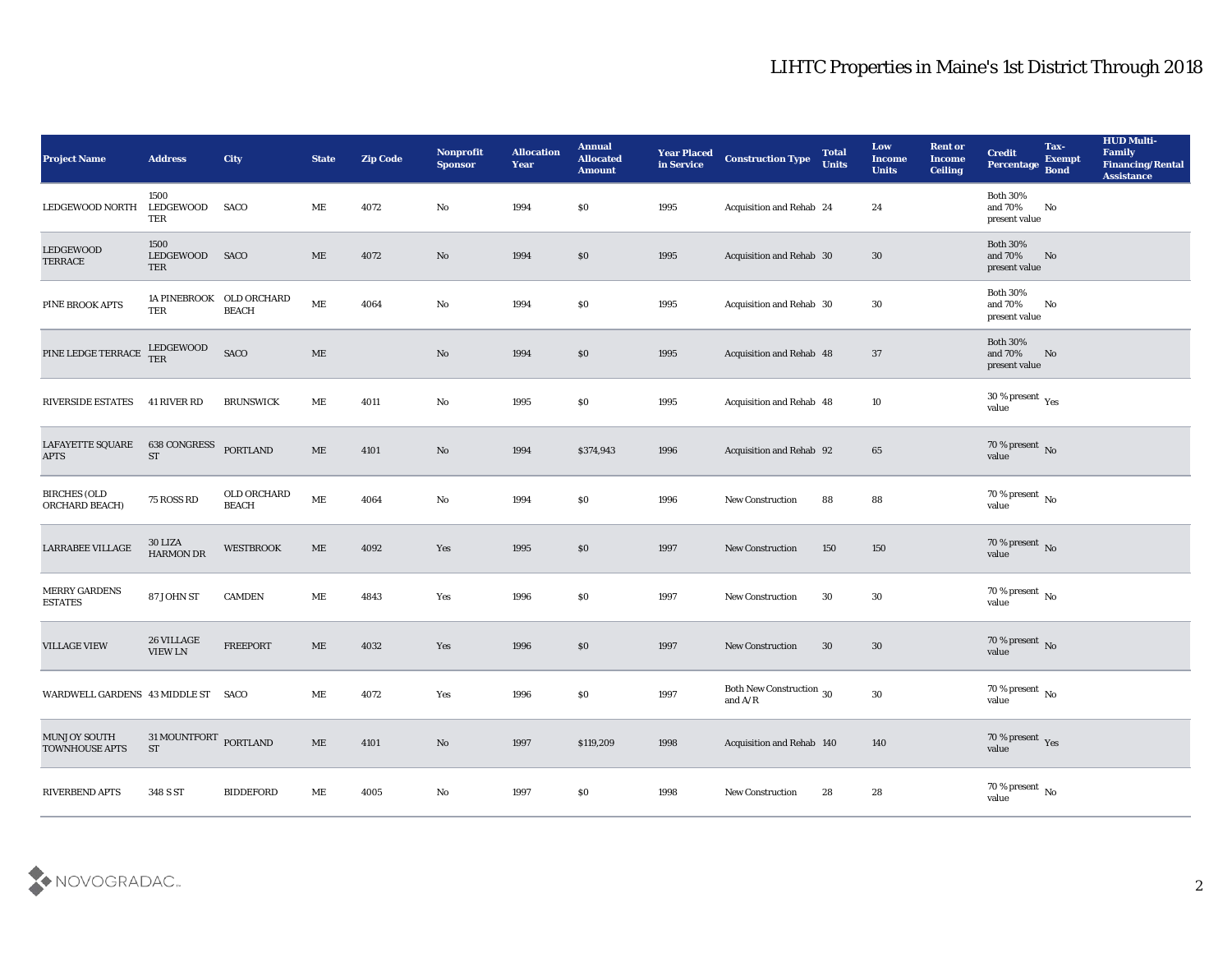| <b>Project Name</b>                                         | <b>Address</b>                                | City              | <b>State</b>                 | <b>Zip Code</b> | <b>Nonprofit</b><br><b>Sponsor</b> | <b>Allocation</b><br><b>Year</b> | <b>Annual</b><br><b>Allocated</b><br><b>Amount</b> | <b>Year Placed</b><br>in Service | <b>Construction Type</b>  | <b>Total</b><br><b>Units</b> | Low<br><b>Income</b><br><b>Units</b> | <b>Rent or</b><br><b>Income</b><br><b>Ceiling</b> | <b>Credit</b><br>Percentage                          | Tax-<br><b>Exempt</b><br><b>Bond</b> | <b>HUD Multi-</b><br>Family<br><b>Financing/Rental</b><br><b>Assistance</b> |
|-------------------------------------------------------------|-----------------------------------------------|-------------------|------------------------------|-----------------|------------------------------------|----------------------------------|----------------------------------------------------|----------------------------------|---------------------------|------------------------------|--------------------------------------|---------------------------------------------------|------------------------------------------------------|--------------------------------------|-----------------------------------------------------------------------------|
| <b>AUBURN TERRACE</b>                                       | 246 AUBURN ST PORTLAND                        |                   | ME                           | 4103            | No                                 | 1999                             | $\$0$                                              | 1999                             | Acquisition and Rehab 164 |                              | 164                                  |                                                   | 30 % present Yes<br>value                            |                                      |                                                                             |
| NORTHWOOD COURT 1 NORTHWOOD BATH<br><b>APTS</b>             | <b>CT</b>                                     |                   | ME                           | 4530            | No                                 | 1998                             | \$879,374                                          | 1999                             | Acquisition and Rehab 134 |                              | 134                                  |                                                   | <b>Both 30%</b><br>and 70%<br>present value          | No                                   |                                                                             |
| <b>WOODLAND</b><br><b>COMMONS</b>                           | 500<br>LEDGEWOOD<br>DR                        | <b>KITTERY</b>    | ME                           | 3904            | No                                 | 1998                             | \$0                                                | 1999                             | New Construction          | 65                           | 65                                   |                                                   | $70\,\%$ present $\,$ No value                       |                                      |                                                                             |
| <b>BETSY ROSS</b>                                           | 99 PREBLE ST                                  | SOUTH PORTLAND ME |                              | 4106            | Yes                                | 1998                             | \$0                                                | 2000                             | New Construction          | 123                          | 50                                   |                                                   | $70\,\%$ present $\,$ No value                       |                                      |                                                                             |
| NORTON STREET APTS 11 NORTON ST SOUTH BERWICK ME            |                                               |                   |                              | 3908            | Yes                                | 1999                             | \$0                                                | 2000                             | Acquisition and Rehab 20  |                              | 20                                   |                                                   | <b>Both 30%</b><br>and 70%<br>present value          | No                                   |                                                                             |
| <b>SANDY CREEK</b>                                          | 41 SAWYER CIR BRIDGTON                        |                   | ME                           | 4009            | Yes                                | 1999                             | \$0                                                | 2000                             | <b>New Construction</b>   | 20                           | 20                                   |                                                   | $30\,\%$ present $\,$ Yes value                      |                                      |                                                                             |
| MEGUNTICOOK<br><b>HOUSE</b>                                 | 79 UNION ST                                   | <b>CAMDEN</b>     | $\rm ME$                     | 4843            | No                                 | 1999                             | \$0                                                | 2000                             | Acquisition and Rehab 34  |                              | 24                                   |                                                   | $30\,\%$ present $\,$ Yes value                      |                                      |                                                                             |
| <b>BROOKSIDE VILLAGE</b><br>(FREEPORT)                      | 7 SPRING ST                                   | <b>FREEPORT</b>   | ME                           | 4032            | Yes                                | 2001                             | \$0                                                | 2001                             | Not Indicated             | 16                           | 16                                   |                                                   | 30 % present $\rm\thinspace\gamma_{\rm es}$<br>value |                                      |                                                                             |
| <b>CHOM SCATTERED</b><br><b>SITES SUPPORTIVE</b><br>HOUSING | 25 WALL ST                                    | <b>PORTLAND</b>   | $\rm ME$                     | 4103            | Yes                                | 1999                             | \$0                                                | 2001                             | <b>New Construction</b>   | 24                           | 24                                   |                                                   | $70\,\%$ present $\,$ No value                       |                                      |                                                                             |
| MAYFLOWER PLACE                                             | $27\,\mathrm{MAYFLOWER}$ SANFORD<br><b>ST</b> |                   | $\rm ME$                     | 4073            | Yes                                | 2000                             | \$0                                                | 2001                             | <b>New Construction</b>   | 35                           | 35                                   |                                                   | $70\,\%$ present $\,$ No value                       |                                      |                                                                             |
| <b>INN AT CITY HALL</b>                                     | 1 CONY ST                                     | <b>AUGUSTA</b>    | ME                           | 4330            | Yes                                | 2000                             | \$0                                                | 2001                             | Acquisition and Rehab 31  |                              | 31                                   |                                                   | 70 % present No<br>value                             |                                      |                                                                             |
| UNITY VILLAGE AT<br><b>BAYSIDE</b>                          | 275<br>CUMBERLAND PORTLAND<br>AVE             |                   | $\operatorname{\mathbf{ME}}$ | 4101            | $\mathbf {No}$                     | 2000                             | $\$0$                                              | 2001                             | <b>New Construction</b>   | 33                           | ${\bf 26}$                           |                                                   | 70 % present $\,$ No $\,$<br>value                   |                                      |                                                                             |
| <b>ISLAND VIEW APTS</b>                                     | 151 WALNUT ST PORTLAND                        |                   | $\rm ME$                     | 4101            | $\rm\thinspace No$                 | 2002                             | \$0                                                | 2002                             | <b>New Construction</b>   | 70                           | 29                                   |                                                   | $30\,\%$ present $\,$ Yes value                      |                                      |                                                                             |

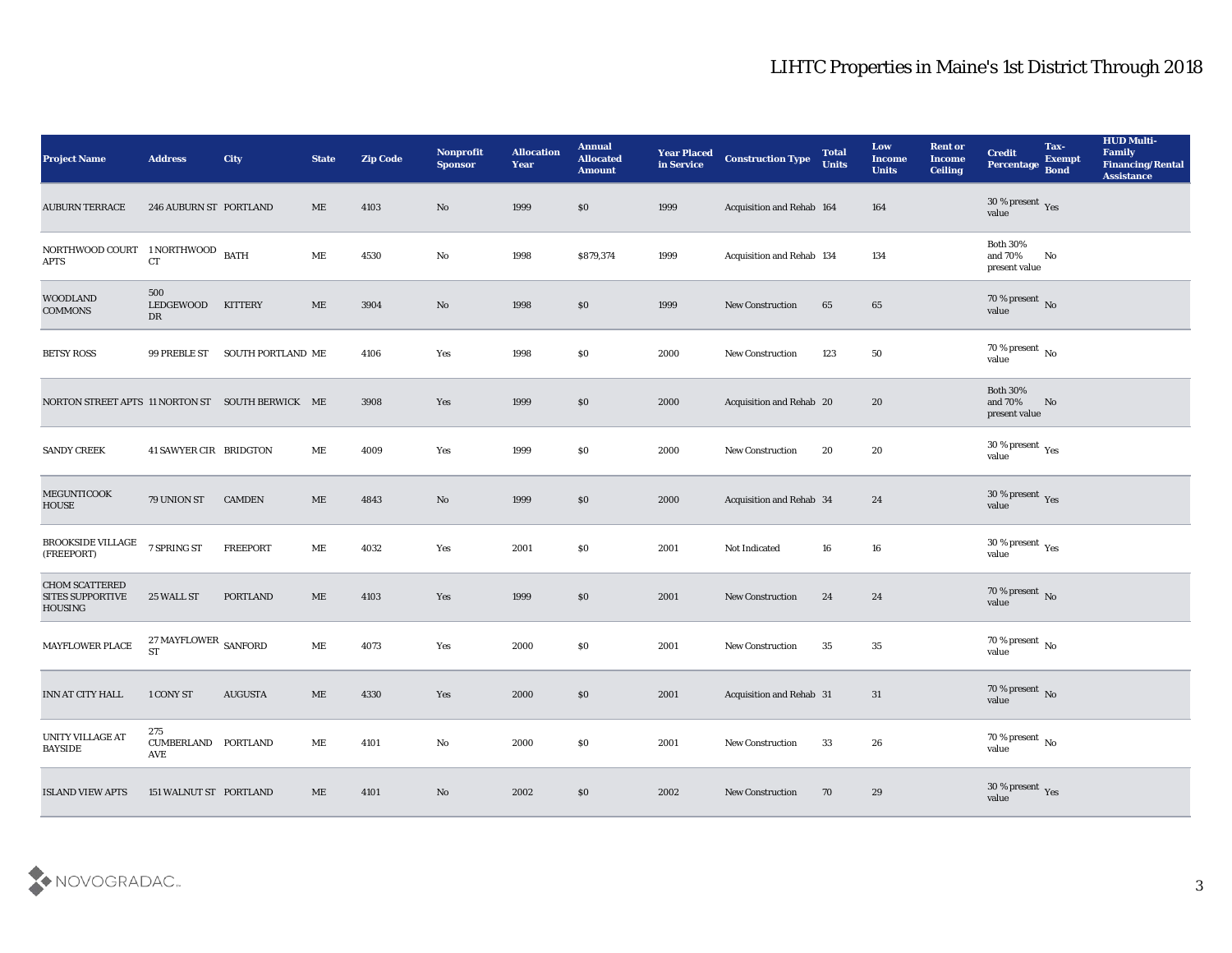| <b>Project Name</b>                      | <b>Address</b>                      | <b>City</b>         | <b>State</b>  | <b>Zip Code</b> | Nonprofit<br><b>Sponsor</b> | <b>Allocation</b><br><b>Year</b> | <b>Annual</b><br><b>Allocated</b><br><b>Amount</b> | <b>Year Placed</b><br>in Service | <b>Construction Type</b>              | <b>Total</b><br><b>Units</b> | Low<br><b>Income</b><br><b>Units</b> | <b>Rent or</b><br><b>Income</b><br><b>Ceiling</b> | <b>Credit</b><br>Percentage                 | Tax-<br><b>Exempt</b><br><b>Bond</b> | <b>HUD Multi-</b><br>Family<br><b>Financing/Rental</b><br><b>Assistance</b> |
|------------------------------------------|-------------------------------------|---------------------|---------------|-----------------|-----------------------------|----------------------------------|----------------------------------------------------|----------------------------------|---------------------------------------|------------------------------|--------------------------------------|---------------------------------------------------|---------------------------------------------|--------------------------------------|-----------------------------------------------------------------------------|
| <b>MEADOW VIEW APTS</b>                  | 25 ELIZA<br><b>STEELE DR</b>        | <b>ROCKLAND</b>     | МE            | 4841            | No                          | 2000                             | \$0                                                | 2002                             | <b>New Construction</b>               | 20                           | 20                                   |                                                   | $70\,\%$ present $\,$ No value              |                                      |                                                                             |
| POND CIRCLE                              | 2 PINE RIDGE<br>RD                  | DAMARISCOTTA ME     |               | 4543            | Yes                         | 2001                             | \$0                                                | 2002                             | <b>New Construction</b>               | 13                           | 13                                   |                                                   | $70\,\%$ present $\,$ No value              |                                      |                                                                             |
| ROSS CORNER WOODS 104 ROSS RD            |                                     | <b>KENNEBUNK</b>    | ME            | 4043            | Yes                         | 2000                             | \$0                                                | 2002                             | New Construction                      | 32                           | 31                                   |                                                   | 70 % present $\,$ No $\,$<br>value          |                                      |                                                                             |
| <b>BRANNIGAN HOUSE</b>                   | 90 HIGH ST                          | <b>PORTLAND</b>     | ME            | 4101            | No                          | 2001                             | \$83,948                                           | 2002                             | Acquisition and Rehab 10              |                              | 10                                   | 60% AMGI                                          | $70\,\%$ present $\,$ No value              |                                      |                                                                             |
| YORK SENIOR<br>HOUSING                   | <b>117 LONG</b><br><b>SANDS RD</b>  | <b>YORK</b>         | ME            | 3909            | Yes                         | 2002                             | \$0                                                | 2002                             | <b>New Construction</b>               | 36                           | 36                                   |                                                   | $30\,\%$ present $\,$ Yes value             |                                      |                                                                             |
| DEERFIELD VILLAGE<br><b>APTS</b>         | <b>246 POND RD</b>                  | <b>BRIDGTON</b>     | ME            | 4009            | No                          | 2002                             | \$0                                                | 2003                             | Acquisition and Rehab 24              |                              | 24                                   |                                                   | $30\,\%$ present $\,$ Yes value             |                                      |                                                                             |
| LEDGEWOOD COURT                          | 207<br><b>LEDGEWOOD</b><br>CT DR    | <b>DAMARISCOTTA</b> | MЕ            | 4543            | Yes                         | 2003                             | \$0                                                | 2003                             | <b>New Construction</b>               | 24                           | 24                                   |                                                   | $30\,\%$ present $\,$ Yes value             |                                      |                                                                             |
| LINCOLN STREET APTS 125 LINCOLN ST  SACO |                                     |                     | ME            | 4072            | No                          | 2003                             | $\$0$                                              | 2003                             | Acquisition and Rehab 21              |                              | 21                                   |                                                   | $30\,\%$ present $\,$ Yes value             |                                      |                                                                             |
| PLANT HOME                               | 1 WASHINGTON $\,$ BATH<br><b>ST</b> |                     | ME            | 4530            | Yes                         | 2002                             | \$0                                                | 2003                             | Both New Construction 37<br>and $A/R$ |                              | 32                                   |                                                   | $70\,\%$ present $\,$ No value              |                                      |                                                                             |
| OLD HIGH SCHOOL<br><b>APTS</b>           | 765 MAIN ST                         | <b>WESTBROOK</b>    | ME            | 4092            | Yes                         | 2001                             | \$0                                                | 2003                             | Acquisition and Rehab 29              |                              | 29                                   |                                                   | <b>Both 30%</b><br>and 70%<br>present value | No                                   |                                                                             |
| PROP FAMILY<br><b>HOUSING PHASE I</b>    | 49 HANOVER ST PORTLAND              |                     | МE            | 4101            | Yes                         | 2002                             | \$0                                                | 2003                             | <b>New Construction</b>               | 12                           | 9                                    |                                                   | 70 % present No<br>value                    |                                      |                                                                             |
| WELLESLEY ESTATES                        | 1818 FOREST<br>$\operatorname{AVE}$ | <b>PORTLAND</b>     | $\mathbf{ME}$ | 4103            | $\rm\thinspace No$          | 2003                             | \$0                                                | 2003                             | New Construction                      | 45                           | $19\,$                               |                                                   | $30\,\%$ present $\,$ Yes value             |                                      |                                                                             |
| CASCO TERRACE                            | <b>41 STATE ST</b>                  | PORTLAND            | $\mathbf{ME}$ | 4101            | $\rm\thinspace No$          | 2003                             | $\$0$                                              | 2004                             | New Construction                      | 27                           | $13\,$                               |                                                   | $30\,\%$ present $\,$ Yes value             |                                      |                                                                             |

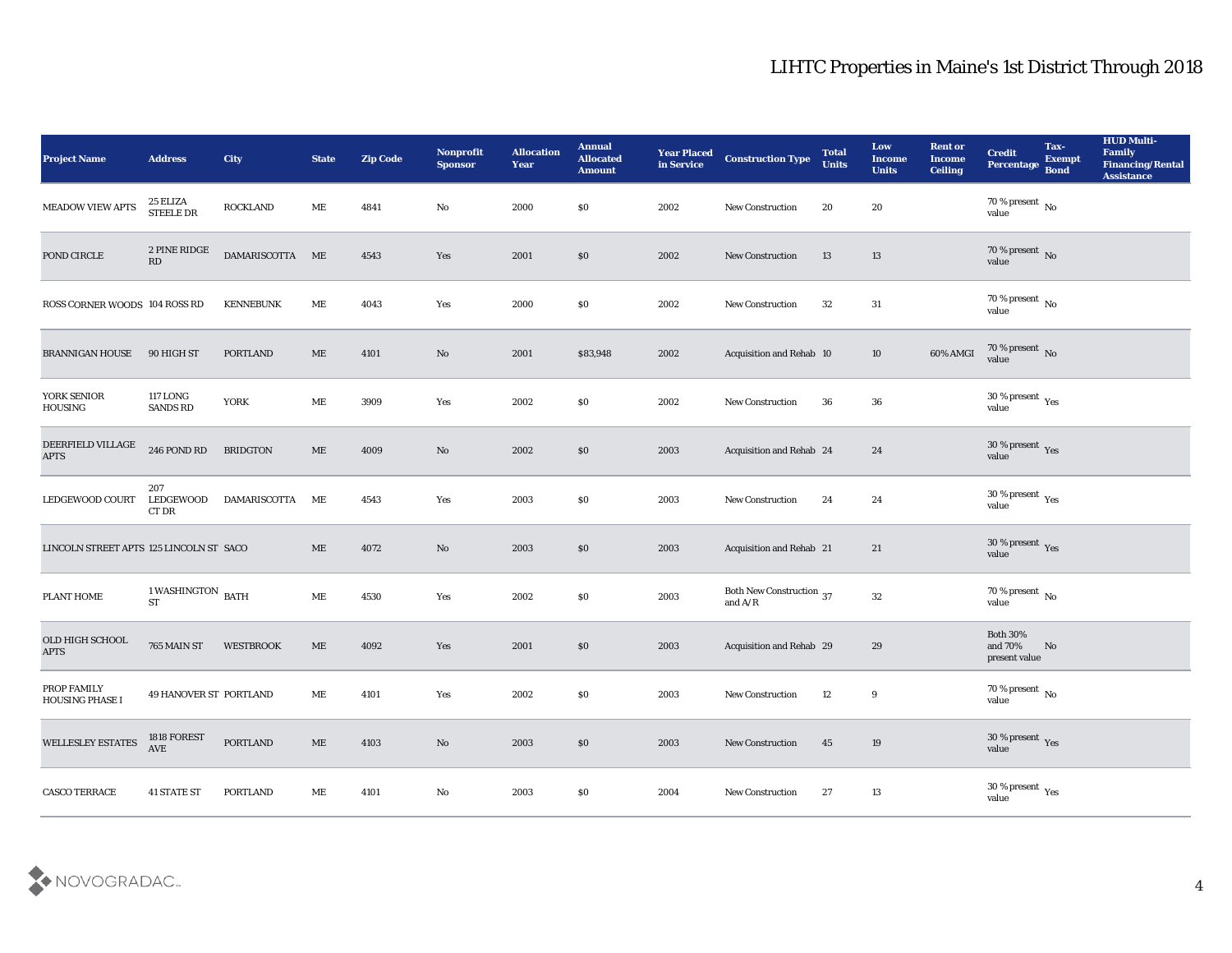| <b>Project Name</b>                       | <b>Address</b>                                                                         | City                          | <b>State</b>                 | <b>Zip Code</b> | Nonprofit<br><b>Sponsor</b> | <b>Allocation</b><br><b>Year</b> | <b>Annual</b><br><b>Allocated</b><br><b>Amount</b> | <b>Year Placed</b><br>in Service | <b>Construction Type</b>  | <b>Total</b><br><b>Units</b> | Low<br><b>Income</b><br><b>Units</b> | <b>Rent or</b><br><b>Income</b><br><b>Ceiling</b> | <b>Credit</b><br>Percentage Bond                     | Tax-<br><b>Exempt</b> | <b>HUD Multi-</b><br>Family<br><b>Financing/Rental</b><br><b>Assistance</b> |
|-------------------------------------------|----------------------------------------------------------------------------------------|-------------------------------|------------------------------|-----------------|-----------------------------|----------------------------------|----------------------------------------------------|----------------------------------|---------------------------|------------------------------|--------------------------------------|---------------------------------------------------|------------------------------------------------------|-----------------------|-----------------------------------------------------------------------------|
| <b>GLENRIDGE GARDENS</b>                  | $\begin{array}{cc} 54 \, \text{GLENRIDGE} & \text{AUGUSTA} \\ \text{DR} & \end{array}$ |                               | $\rm ME$                     | 4330            | No                          | 2003                             | \$318,729                                          | 2004                             | Acquisition and Rehab 120 |                              | 117                                  | 60% AMGI                                          | $30\,\%$ present $\,$ Yes value                      |                       |                                                                             |
| <b>HARMON PINES</b>                       | 381 PARKER<br><b>FARM RD</b>                                                           | <b>BUXTON</b>                 | ME                           | 4093            | Yes                         | 2003                             | \$0                                                | 2004                             | New Construction          | 20                           | 20                                   |                                                   | 30 % present $\rm\thinspace\gamma_{\rm es}$<br>value |                       |                                                                             |
| PIERSON LANE APTS                         | 3 HIGH ST                                                                              | <b>BIDDEFORD</b>              | $\rm ME$                     | 4005            | $\mathbf{N}\mathbf{o}$      | 2004                             | \$0                                                | 2004                             | Acquisition and Rehab 68  |                              | 68                                   |                                                   | $30\,\%$ present $\,$ Yes value                      |                       |                                                                             |
| ST DOMINIC'S SCHOOL $\,$ 42 GRAY ST APTS  |                                                                                        | <b>PORTLAND</b>               | МE                           | 4102            | Yes                         | 2002                             | \$0                                                | 2004                             | Acquisition and Rehab 12  |                              | 12                                   |                                                   | $70\,\%$ present $\,$ No value                       |                       |                                                                             |
| STEVENS GREEN APTS 5 LOVEJOY ST           |                                                                                        | <b>ROCKLAND</b>               | ME                           | 4841            | Yes                         | 2003                             | \$0                                                | 2004                             | <b>New Construction</b>   | 26                           | 26                                   |                                                   | $30\,\%$ present $\,$ Yes value                      |                       |                                                                             |
| <b>TOWNHOUSES AT</b><br><b>OCEAN EAST</b> | 1 SCHOONER<br>RD                                                                       | SOUTH PORTLAND ME             |                              | 4106            | No                          | 2003                             | \$0                                                | 2004                             | <b>New Construction</b>   | 32                           | 32                                   |                                                   | $70\,\%$ present $\,$ No value                       |                       |                                                                             |
| TOWNHOUSES AT<br><b>OCEAN EAST</b>        | <b>6 SCHOONER</b><br>RD                                                                | SOUTH PORTLAND ME             |                              | 4106            | No                          | 2003                             | \$0                                                | 2004                             | <b>New Construction</b>   | 54                           | 33                                   |                                                   | $30\,\%$ present $\,$ Yes value                      |                       |                                                                             |
| YALE COURT<br><b>DEVELOPMENT</b>          | <b>240 HARVARD</b><br><b>ST</b>                                                        | <b>PORTLAND</b>               | $\operatorname{\mathbf{ME}}$ | 4103            | $\mathbf{N}\mathbf{o}$      | 2002                             | \$0                                                | 2004                             | New Construction          | 30                           | 30                                   |                                                   | 70 % present $\,$ No $\,$<br>value                   |                       |                                                                             |
| <b>BRICK HILL</b><br><b>TOWNHOUSES</b>    | ${\rm DR}$                                                                             | 1 TOWNHOUSE SOUTH PORTLAND ME |                              | 4106            | Yes                         | 2003                             | \$0                                                | 2005                             | New Construction          | 66                           | 66                                   |                                                   | $30\,\%$ present $\,$ Yes value                      |                       |                                                                             |
| <b>LOGAN PLACE</b>                        | 52 FREDERICK<br>RD                                                                     | <b>PORTLAND</b>               | $\operatorname{\mathbf{ME}}$ | 4106            | Yes                         | 2003                             | \$0                                                | 2005                             | <b>New Construction</b>   | 30                           | 30                                   |                                                   | $70\,\%$ present $\,$ No value                       |                       |                                                                             |
| <b>MARBLE OAKS</b>                        | 14 SARA LN                                                                             | <b>WALDOBORO</b>              | ME                           | 4572            | Yes                         | 2003                             | \$0                                                | 2005                             | <b>New Construction</b>   | 16                           | 16                                   |                                                   | $70\,\%$ present $\,$ No value                       |                       |                                                                             |
| PATRIOT PLACE                             | <b>16 PATRIOTS LN SANFORD</b>                                                          |                               | $\operatorname{\mathbf{ME}}$ | 4073            | Yes                         | 2003                             | $\$0$                                              | 2005                             | <b>New Construction</b>   | 40                           | 40                                   |                                                   | 30 % present $_{\rm Yes}$<br>value                   |                       |                                                                             |
| PROP FAMILY HOUSINC 77 GRANT ST           |                                                                                        | <b>PORTLAND</b>               | $\operatorname{\mathbf{ME}}$ | 4101            | Yes                         | 2003                             | \$0                                                | 2005                             | <b>New Construction</b>   | 16                           | 16                                   |                                                   | $70\,\%$ present $\,$ No value                       |                       |                                                                             |

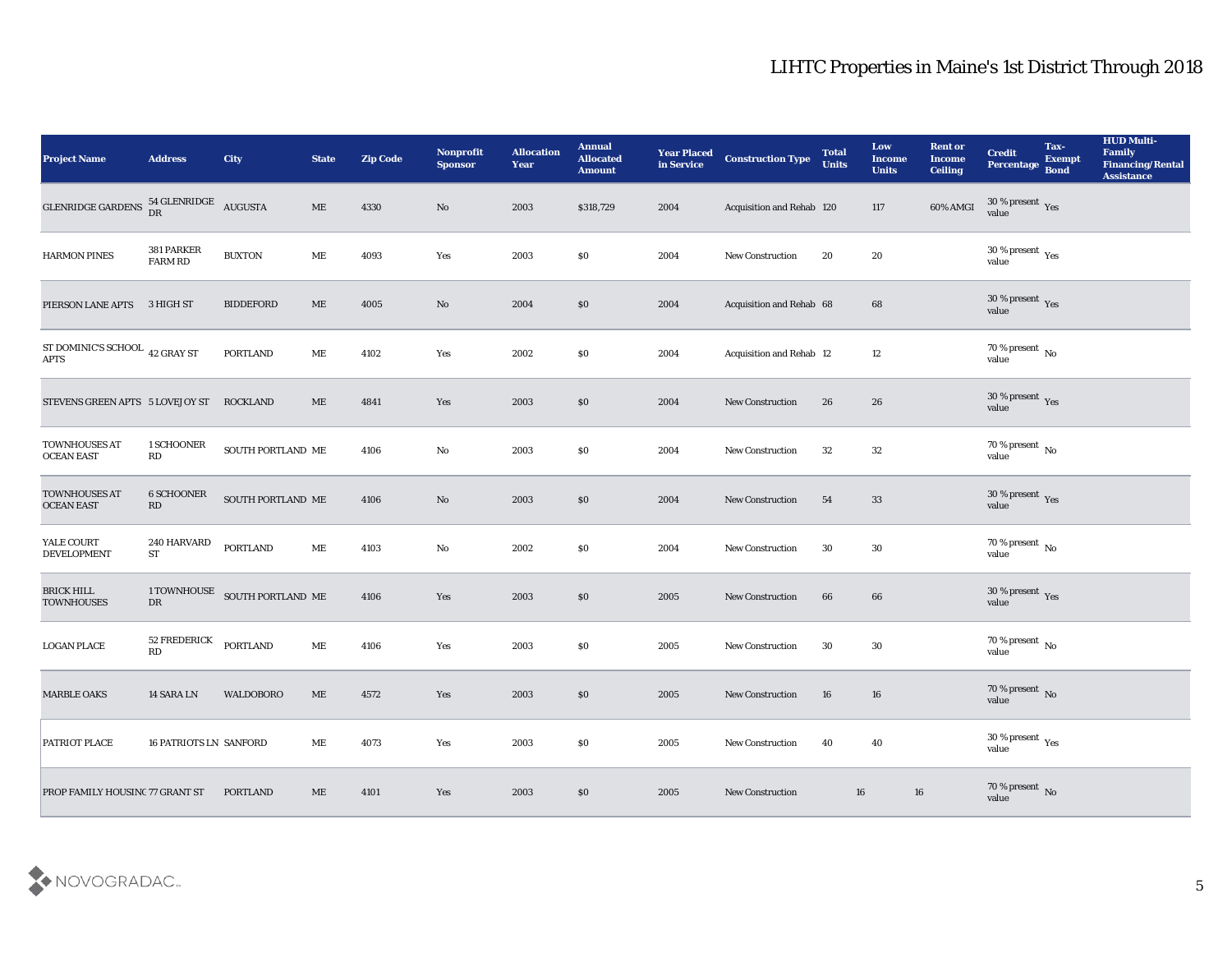| <b>Project Name</b>                                | <b>Address</b>                    | <b>City</b>      | <b>State</b>                 | <b>Zip Code</b> | Nonprofit<br><b>Sponsor</b> | <b>Allocation</b><br><b>Year</b> | <b>Annual</b><br><b>Allocated</b><br><b>Amount</b> | <b>Year Placed</b><br>in Service | <b>Construction Type</b>                                                                 | <b>Total</b><br><b>Units</b> | Low<br><b>Income</b><br><b>Units</b> | <b>Rent or</b><br><b>Income</b><br><b>Ceiling</b> | <b>Credit</b><br>Percentage                                                                              | Tax-<br><b>Exempt</b><br><b>Bond</b> | <b>HUD Multi-</b><br>Family<br>Financing/Rental<br><b>Assistance</b> |
|----------------------------------------------------|-----------------------------------|------------------|------------------------------|-----------------|-----------------------------|----------------------------------|----------------------------------------------------|----------------------------------|------------------------------------------------------------------------------------------|------------------------------|--------------------------------------|---------------------------------------------------|----------------------------------------------------------------------------------------------------------|--------------------------------------|----------------------------------------------------------------------|
| <b>UNITY GARDENS</b>                               | 124 TANDBERG<br><b>TRAIL</b>      | <b>WINDHAM</b>   | ME                           | 4062            | Yes                         | 2003                             | $\$0$                                              | 2005                             | <b>New Construction</b>                                                                  | 24                           | 24                                   |                                                   | $30\,\%$ present $\,$ Yes value                                                                          |                                      |                                                                      |
| WESTBROOK POINTE 5 TERI CIR                        |                                   | <b>WESTBROOK</b> | $\rm ME$                     | 4092            | No                          | 2004                             | $\$0$                                              | 2005                             | Acquisition and Rehab 198                                                                |                              | 181                                  |                                                   | $30\,\%$ present $\,$ Yes value                                                                          |                                      |                                                                      |
| CONGRESS SQUARE                                    | 579 CONGRESS<br><b>ST</b>         | PORTLAND         | ME                           | 4101            | Yes                         | 2005                             | \$628,329                                          | 2006                             | Acquisition and Rehab 160                                                                |                              | 160                                  | 60% AMGI                                          | $30\,\%$ present $\,$ Yes value                                                                          |                                      |                                                                      |
| <b>YMCA APTS</b>                                   | 231 HIGH ST                       | <b>PORTLAND</b>  | $\rm ME$                     | 4101            | Yes                         | 2003                             | \$177,385                                          | 2006                             | Not Indicated                                                                            | 32                           | $32\,$                               | 60% AMGI                                          | Not<br>Indicated                                                                                         | Yes                                  |                                                                      |
| BRICK HILL COTTAGES 1 RED OAK DR SOUTH PORTLAND ME |                                   |                  |                              | 4106            | Yes                         | 2004                             | \$660,000                                          | 2006                             | Acquisition and Rehab 44                                                                 |                              | 44                                   | 60% AMGI                                          | $70\,\%$ present $\,$ No value                                                                           |                                      |                                                                      |
| <b>VALLEY ST APTS</b>                              | 315 VALLEY ST PORTLAND            |                  | $\rm ME$                     | 4102            | Yes                         | 2004                             | \$366,188                                          | 2006                             | New Construction                                                                         | 24                           | 24                                   | 60% AMGI                                          | $70\,\%$ present $\,$ No value                                                                           |                                      |                                                                      |
| <b>GOLDER COMMONS</b>                              | 87 BRIDGE ST                      | <b>WESTBROOK</b> | ME                           | 4092            | Yes                         | 2005                             | \$425,000                                          | 2006                             | Both New Construction 34<br>and $\ensuremath{\mathrm{A}}/\ensuremath{\mathrm{R}}$        |                              | 34                                   | 60% AMGI                                          | <b>Both 30%</b><br>and 70%<br>present value                                                              | No                                   |                                                                      |
| <b>IRIS PARK APTS</b>                              | 189 PARK AVE PORTLAND             |                  | $\rm ME$                     | 4102            | Yes                         | 2004                             | \$500,000                                          | 2006                             | Both New Construction 31<br>and $\ensuremath{\mathrm{A}}/\ensuremath{\mathrm{R}}$        |                              | $30\,$                               | 60% AMGI                                          | <b>Both 30%</b><br>and 70%<br>present value                                                              | No                                   |                                                                      |
| <b>FORE RIVER APTS</b>                             | <b>63 FREDERIC ST PORTLAND</b>    |                  | ME                           | 4102            | Yes                         | 2004                             | \$290,062                                          | 2006                             | <b>New Construction</b>                                                                  | 20                           | 20                                   | 60% AMGI                                          | 70 % present No<br>value                                                                                 |                                      |                                                                      |
| VARNEY SQUARE APTS 7 UNITY LN                      |                                   | <b>FREEPORT</b>  | $\rm ME$                     | 4032            | Yes                         | 2005                             | \$139,707                                          | 2006                             | <b>Both New Construction</b> 30<br>and $\ensuremath{\mathrm{A}}/\ensuremath{\mathrm{R}}$ |                              | 24                                   | 60% AMGI                                          | $30\,\%$ present $\,$ Yes value                                                                          |                                      |                                                                      |
| <b>PROP FAMILY</b><br><b>HOUSING PHASE III</b>     | 135<br>CUMBERLAND PORTLAND<br>AVE |                  | ME                           | 4101            | Yes                         | 2004                             | \$401,923                                          | 2006                             | <b>New Construction</b>                                                                  | 20                           | 20                                   | 60% AMGI                                          | 70 % present $\,$ No $\,$<br>value                                                                       |                                      |                                                                      |
| <b>WALKER TERRACE</b>                              | 1 WALKER ST                       | <b>PORTLAND</b>  | $\operatorname{\mathbf{ME}}$ | 4102            | $\bf No$                    | 2005                             | \$184,993                                          | 2006                             | New Construction                                                                         | 40                           | 22                                   |                                                   | $60\% \text{ AMGI} \quad \begin{array}{c} 30\:\% \text{ present} \\ \text{value} \end{array} \text{Yes}$ |                                      |                                                                      |
| <b>CREEKSIDE VILLAGE</b>                           | 50 BARIBEAU<br>DR                 | <b>BRUNSWICK</b> | $\operatorname{\mathbf{ME}}$ | 4011            | Yes                         | 2006                             | \$270,814                                          | 2007                             | New Construction                                                                         | 40                           | 40                                   | 60% AMGI                                          | $30\,\%$ present $\,$ Yes value                                                                          |                                      |                                                                      |

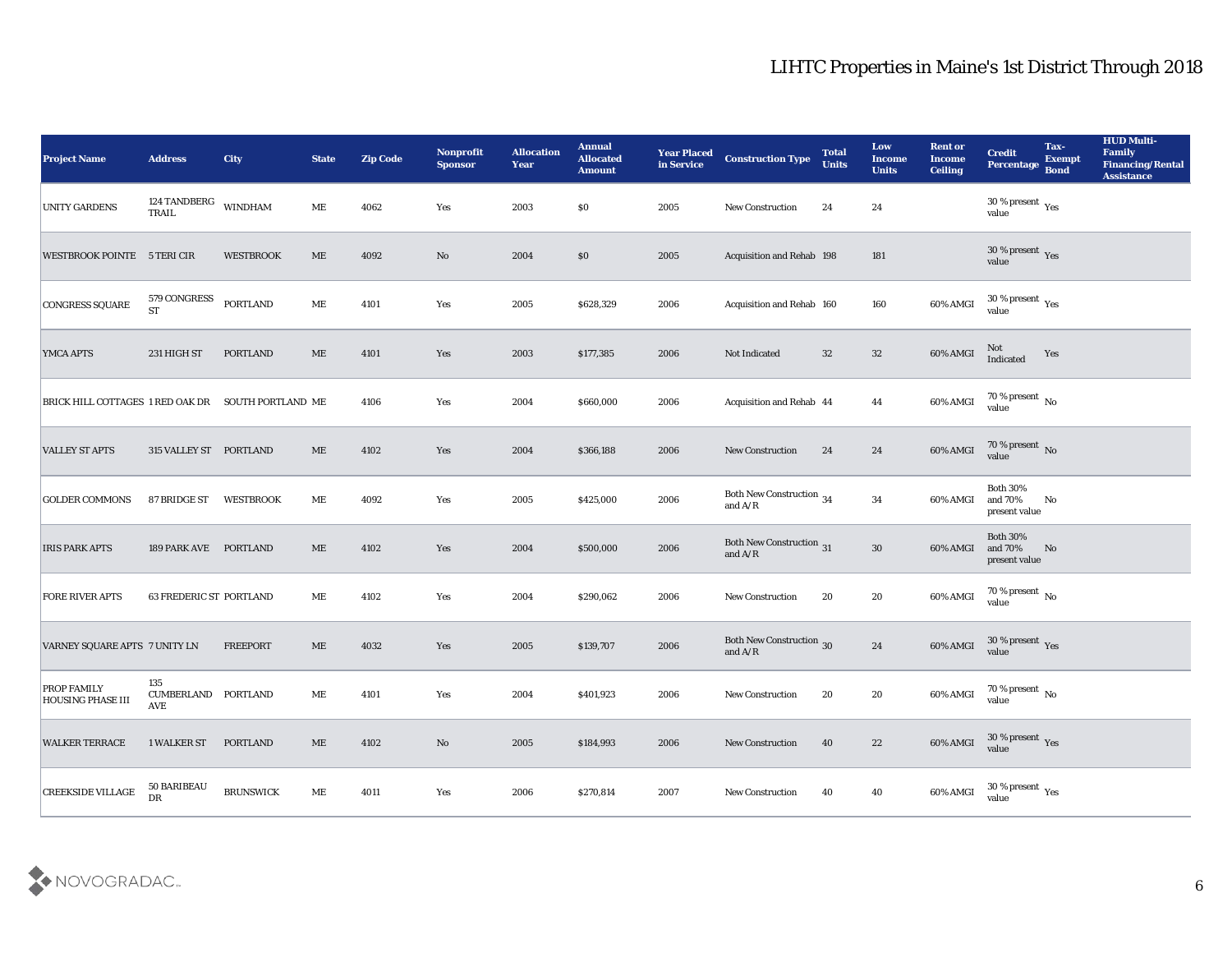| <b>Project Name</b>                            | <b>Address</b>                                | City              | <b>State</b>                 | <b>Zip Code</b> | Nonprofit<br><b>Sponsor</b> | <b>Allocation</b><br><b>Year</b> | <b>Annual</b><br><b>Allocated</b><br><b>Amount</b> | <b>Year Placed</b><br>in Service | <b>Construction Type</b> | <b>Total</b><br><b>Units</b> | Low<br><b>Income</b><br><b>Units</b> | <b>Rent or</b><br><b>Income</b><br><b>Ceiling</b> | <b>Credit</b><br>Percentage                                                                              | Tax-<br><b>Exempt</b><br><b>Bond</b> | <b>HUD Multi-</b><br>Family<br>Financing/Rental<br><b>Assistance</b> |
|------------------------------------------------|-----------------------------------------------|-------------------|------------------------------|-----------------|-----------------------------|----------------------------------|----------------------------------------------------|----------------------------------|--------------------------|------------------------------|--------------------------------------|---------------------------------------------------|----------------------------------------------------------------------------------------------------------|--------------------------------------|----------------------------------------------------------------------|
| <b>LAROSE GARDENS</b><br><b>APTS</b>           | <b>231 NEW</b><br><b>GORHAM RD</b>            | <b>WESTBROOK</b>  | $\rm ME$                     | 4092            | No                          | 2006                             | \$89,859                                           | 2007                             | Acquisition and Rehab 26 |                              | 21                                   | 60% AMGI                                          | $30\,\%$ present $\,$ Yes value                                                                          |                                      |                                                                      |
| <b>STEPHEN EATON APTS</b>                      | 102 STEPHEN<br>EATON LN                       | <b>WELLS</b>      | ME                           | 4090            | Yes                         | 2006                             | \$267,855                                          | 2007                             | Acquisition and Rehab 36 |                              | 36                                   | 60% AMGI                                          | <b>Both 30%</b><br>and 70%<br>present value                                                              | Yes                                  |                                                                      |
| <b>TOWNHOUSES AT</b><br><b>DAVIS ISLAND</b>    | 45 RTE ONE                                    | <b>EDGECOMB</b>   | $\rm ME$                     | 4556            | Yes                         | 2006                             | \$500,000                                          | 2007                             | <b>New Construction</b>  | 26                           | 26                                   | 60% AMGI                                          | $70\,\%$ present $\,$ No value                                                                           |                                      |                                                                      |
| WATER STREET APTS                              | 98 WATER ST                                   | <b>AUGUSTA</b>    | ME                           | 4330            | No                          | 2005                             | \$234,375                                          | 2007                             | Acquisition and Rehab 24 |                              | 24                                   | 60% AMGI                                          | $30\,\%$ present $\,$ Yes value                                                                          |                                      |                                                                      |
| PEARL PLACE                                    | 159 OXFORD ST PORTLAND                        |                   | ME                           | 4101            | No                          | 2005                             | \$938,000                                          | 2007                             | <b>New Construction</b>  | 60                           | 60                                   | 60% AMGI                                          | $70\,\%$ present $\,$ No $\,$ value                                                                      |                                      |                                                                      |
| <b>BAYSIDE EAST</b>                            | 47 SMITH ST                                   | <b>PORTLAND</b>   | ME                           | 4101            | Yes                         | 2007                             | \$409,377                                          | 2008                             | <b>New Construction</b>  | 20                           | 20                                   | 60% AMGI                                          | $70\,\%$ present $\,$ No value                                                                           |                                      |                                                                      |
| <b>BESSEY COMMONS</b><br><b>SENIOR HOUSING</b> | 272 US RTE 1                                  | SCARBOROUGH       | ME                           | 4074            | Yes                         | 2007                             | \$778,096                                          | 2008                             | <b>New Construction</b>  | 54                           | 54                                   | 60% AMGI                                          | $70\,\%$ present $\,$ No value                                                                           |                                      |                                                                      |
| <b>BRICK HILL HEIGHTS</b>                      | 80 BRICKHILL<br><b>AVE</b>                    | SOUTH PORTLAND ME |                              | 4106            | Yes                         | 2006                             | \$463,376                                          | 2008                             | <b>New Construction</b>  | 30                           | 30                                   | 60% AMGI                                          | 70 % present $\,$ No $\,$<br>value                                                                       |                                      |                                                                      |
| <b>CLEARWATER BEND</b>                         | 27 REED ST                                    | <b>WESTBROOK</b>  | ME                           | 4092            | Yes                         | 2006                             | \$441,263                                          | 2008                             | <b>New Construction</b>  | 23                           | 23                                   | 60% AMGI                                          | $70$ % present $_{\rm No}$ value                                                                         |                                      |                                                                      |
| <b>COUSENS SCHOOL</b><br><b>APTS</b>           | 12 DAY ST                                     | <b>KENNEBUNK</b>  | ME                           | 4043            | No                          | 2006                             | \$221,754                                          | 2008                             | Acquisition and Rehab 28 |                              | 28                                   | 60% AMGI                                          | $30\,\%$ present $\,$ Yes value                                                                          |                                      |                                                                      |
| <b>THE MAPLES AT</b><br><b>MAYFLOWER DRIVE</b> | $20\,\mathrm{MAYFLOWER}$ SANFORD<br><b>ST</b> |                   | $\rm ME$                     | 4073            | Yes                         | 2006                             | \$433,283                                          | 2008                             | <b>New Construction</b>  | 26                           | 26                                   | 60% AMGI                                          | 70 % present No<br>value                                                                                 |                                      |                                                                      |
| 53 DANFORTH STREET                             | 53 DANFORTH<br>ST<br>PORTLAND                 |                   | $\operatorname{\mathbf{ME}}$ | 4101            | $\rm\thinspace No$          | 2008                             | \$213,521                                          | 2009                             | Acquisition and Rehab 43 |                              | $30\,$                               |                                                   | $60\% \text{ AMGI} \quad \begin{array}{c} 30\:\% \text{ present} \\ \text{value} \end{array} \text{Yes}$ |                                      |                                                                      |
| <b>BETHESDA HOUSE</b>                          | 3 HORN XING KENNEBUNK                         |                   | $\rm ME$                     | 4043            | $\mathbf {No}$              | 2008                             | \$73,414                                           | 2009                             | New Construction         | 41                           | 41                                   | 60% AMGI                                          | $70\,\%$ present $\,$ No $\,$ value                                                                      |                                      |                                                                      |

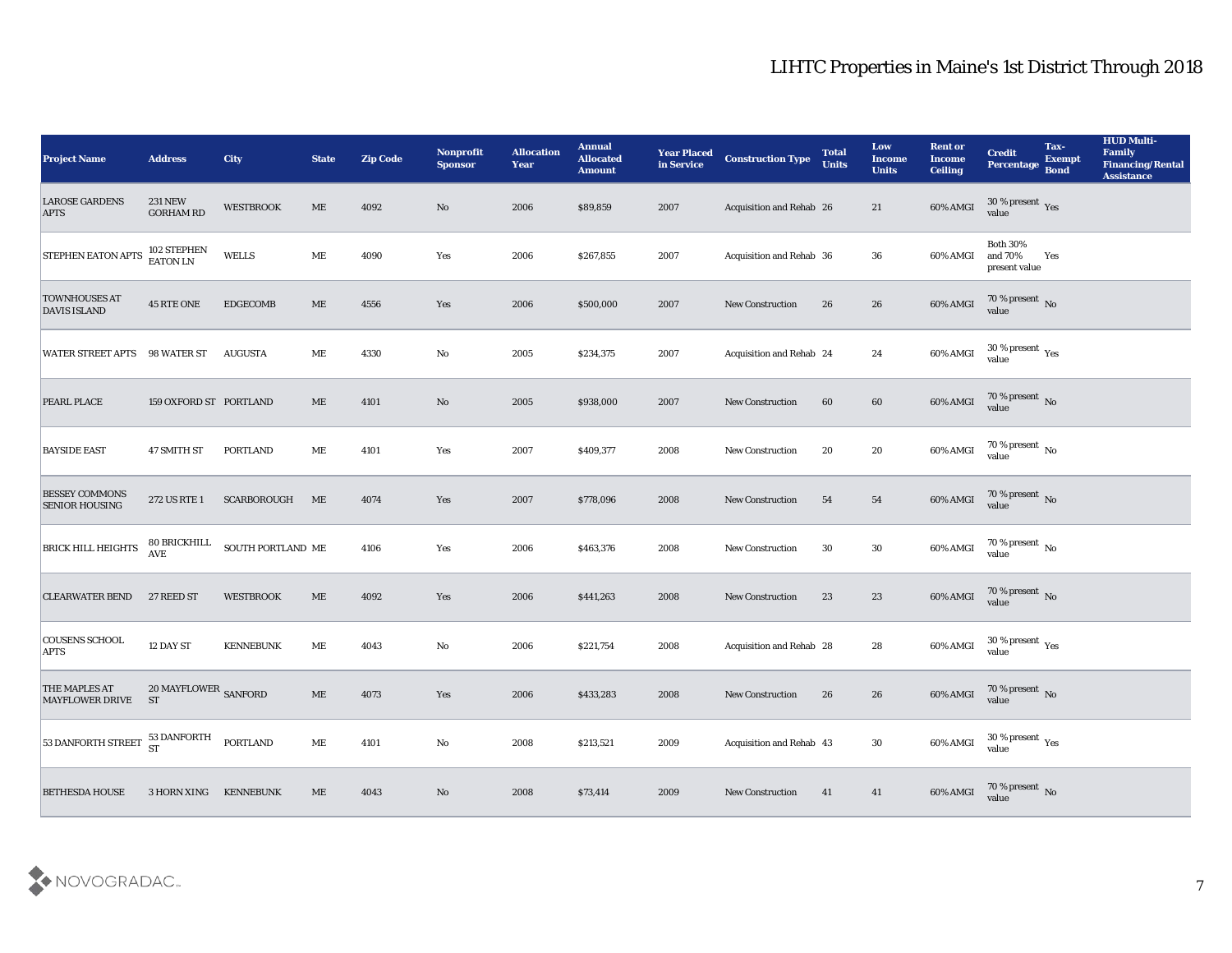| <b>Project Name</b>                    | <b>Address</b>                                | <b>City</b>       | <b>State</b>                 | <b>Zip Code</b> | Nonprofit<br><b>Sponsor</b> | <b>Allocation</b><br><b>Year</b> | <b>Annual</b><br><b>Allocated</b><br><b>Amount</b> | <b>Year Placed</b><br>in Service | <b>Construction Type</b>        | <b>Total</b><br><b>Units</b> | Low<br><b>Income</b><br><b>Units</b> | <b>Rent or</b><br><b>Income</b><br><b>Ceiling</b> | <b>Credit</b><br><b>Percentage</b>       | Tax-<br><b>Exempt</b><br><b>Bond</b> | <b>HUD Multi-</b><br>Family<br><b>Financing/Rental</b><br><b>Assistance</b> |
|----------------------------------------|-----------------------------------------------|-------------------|------------------------------|-----------------|-----------------------------|----------------------------------|----------------------------------------------------|----------------------------------|---------------------------------|------------------------------|--------------------------------------|---------------------------------------------------|------------------------------------------|--------------------------------------|-----------------------------------------------------------------------------|
| <b>OLDE WOOLEN MILL</b><br><b>APTS</b> | 10 CANAL ST                                   | NORTH BERWICK ME  |                              | 3906            | No                          | 2008                             | \$236,207                                          | 2009                             | Acquisition and Rehab 40        |                              | 40                                   | 60% AMGI                                          | 30 % present $\gamma_{\rm e s}$<br>value |                                      |                                                                             |
| PLEASANT CROSSING                      | 89 PLEASANT<br><b>ST</b>                      | <b>WATERVILLE</b> | ME                           | 4901            | Yes                         | 2008                             | \$393,700                                          | 2009                             | <b>New Construction</b>         | 21                           | 21                                   | 60% AMGI                                          | $70\,\%$ present $\,$ No value           |                                      |                                                                             |
| <b>SHAKER POND</b><br>COMMONS          | 199<br>WATERBORO<br>RD                        | <b>ALFRED</b>     | ME                           | 4002            | No                          | 2005                             | \$156,815                                          | 2009                             | New Construction                | 21                           | 20                                   | 60% AMGI                                          | $30\,\%$ present $\,$ Yes value          |                                      | No                                                                          |
| <b>EMERSON COMMONS</b>                 | 13 EMERSON ST PORTLAND                        |                   | ME                           | 4101            | No                          | 2009                             | \$434,737                                          | 2010                             | <b>Acquisition and Rehab 39</b> |                              | 39                                   | 60% AMGI                                          | $70\,\%$ present $\,$ No value           |                                      | No                                                                          |
| <b>FLORENCE HOUSE</b><br><b>APTS</b>   | 190 VALLEY ST PORTLAND                        |                   | ME                           | 4102            | No                          | 2008                             | \$514,601                                          | 2010                             | <b>New Construction</b>         | 25                           | 25                                   | 60% AMGI                                          | 70 % present $\,$ No $\,$<br>value       |                                      |                                                                             |
| <b>FOREST GREEN</b>                    | 1 PARKVIEW CT BIDDEFORD                       |                   | ME                           | 4005            | No                          | 2010                             | \$15,142                                           | 2010                             | Acquisition and Rehab 40        |                              | 40                                   | 60% AMGI                                          | $30\,\%$ present $\,$ No value           |                                      |                                                                             |
| <b>GREENTREE APTS</b>                  | <b>45 NEW</b><br><b>ENGLAND RD</b>            | <b>AUGUSTA</b>    | ME                           | 4330            | No                          | 2009                             | \$2,102,524                                        | 2010                             | Acquisition and Rehab 84        |                              | 83                                   |                                                   | 60% AMGI TCEP only Yes                   |                                      | Yes                                                                         |
| MILL AT SACO FALLS                     | $100$ SACO FALLS $\,$ BIDDEFORD<br><b>WAY</b> |                   | $\rm ME$                     | 4005            | No                          | 2009                             | \$2,881,692                                        | 2010                             | Acquisition and Rehab 66        |                              | 40                                   | 60% AMGI                                          | $70\%$ present No<br>value               |                                      |                                                                             |
| <b>GILMAN SCHOOL</b>                   | 21 GILMAN ST                                  | <b>WATERVILLE</b> | ME                           | 4901            | No                          | 2009                             | \$630,000                                          | 2011                             | Acquisition and Rehab 35        |                              | 35                                   | 60% AMGI                                          | 70 % present $\,$ No $\,$<br>value       |                                      |                                                                             |
| <b>KNOX HOTEL</b>                      | 192 MAIN ST                                   | THOMASTON         | ME                           | 4861            | No                          | 2010                             | \$92,699                                           | 2011                             | Acquisition and Rehab 29        |                              | 29                                   | 60% AMGI                                          | $30\,\%$ present $\,$ Yes value          |                                      |                                                                             |
| <b>SPRING CROSSING</b>                 | 19 ASH ST                                     | <b>WESTBROOK</b>  | MЕ                           | 4092            | No                          | 2009                             | \$140,827                                          | 2011                             | <b>New Construction</b>         | 34                           | 34                                   | 60% AMGI                                          | 70 % present $\,$ No $\,$<br>value       |                                      |                                                                             |
| YORK MANOR                             | <b>15 AMHERST ST BIDDEFORD</b>                |                   | $\operatorname{\mathbf{ME}}$ | 4005            | $\mathbf {No}$              | 2010                             | \$95,086                                           | 2011                             | Acquisition and Rehab 45        |                              | $\bf 45$                             | 60% AMGI                                          | $30\,\%$ present $\,$ Yes value          |                                      | $\rm No$                                                                    |
| <b>APPLEWOOD APTS</b>                  | 73 PEARL ST                                   | <b>CAMDEN</b>     | $\mathbf{ME}$                | 4843            | $\mathbf {No}$              | 2010                             | \$214,000                                          | 2011                             | Acquisition and Rehab 30        |                              | 21                                   | 60% AMGI                                          | 70 % present $\,$ No $\,$<br>value       |                                      | $\rm\thinspace No$                                                          |

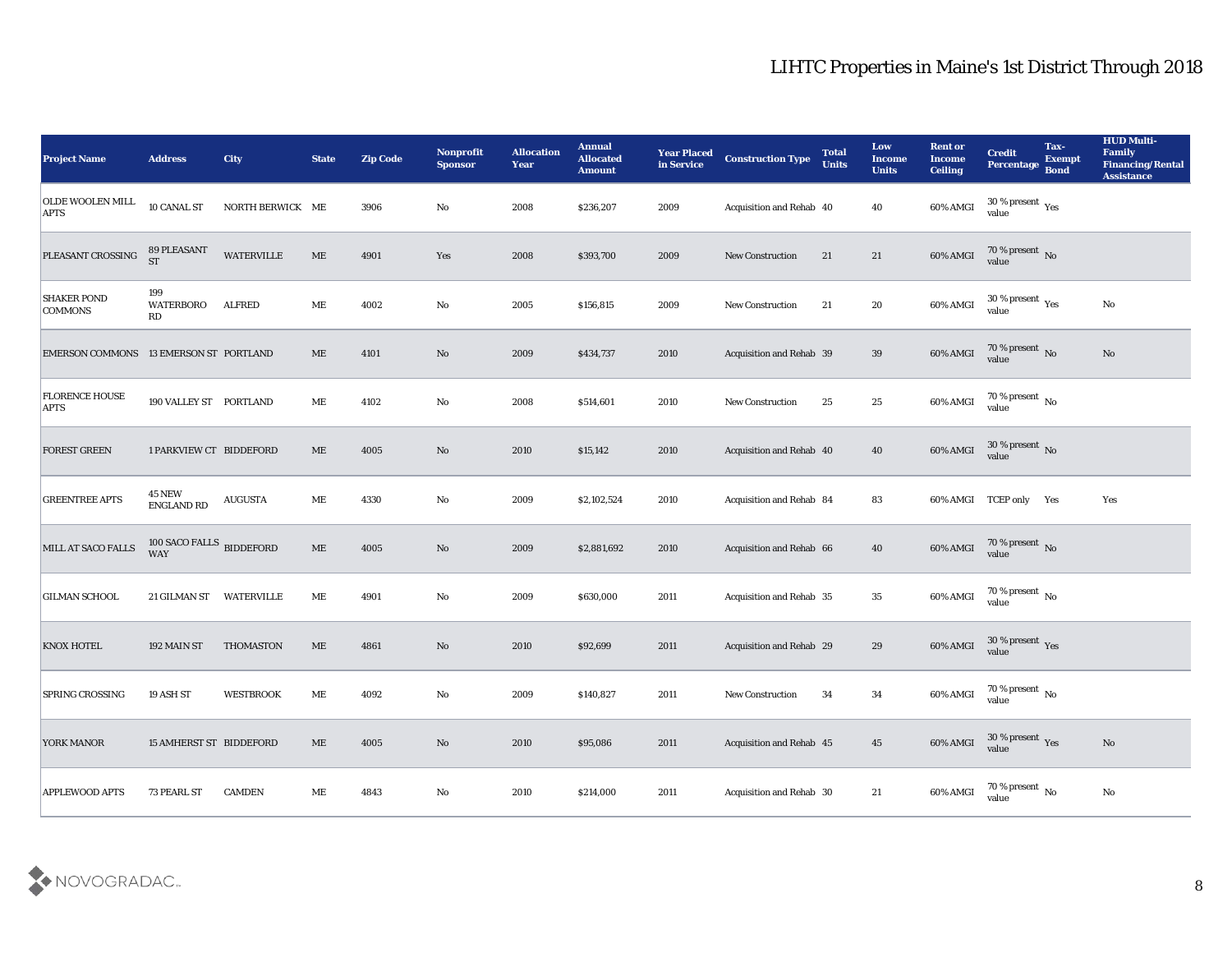| <b>Project Name</b>                                   | <b>Address</b>                  | City             | <b>State</b> | <b>Zip Code</b> | Nonprofit<br><b>Sponsor</b> | <b>Allocation</b><br><b>Year</b> | <b>Annual</b><br><b>Allocated</b><br><b>Amount</b> | <b>Year Placed</b><br>in Service | <b>Construction Type</b> | <b>Total</b><br><b>Units</b> | Low<br><b>Income</b><br><b>Units</b> | <b>Rent or</b><br><b>Income</b><br><b>Ceiling</b> | <b>Credit</b><br>Percentage Bond                     | Tax-<br><b>Exempt</b> | <b>HUD Multi-</b><br>Family<br><b>Financing/Rental</b><br><b>Assistance</b> |
|-------------------------------------------------------|---------------------------------|------------------|--------------|-----------------|-----------------------------|----------------------------------|----------------------------------------------------|----------------------------------|--------------------------|------------------------------|--------------------------------------|---------------------------------------------------|------------------------------------------------------|-----------------------|-----------------------------------------------------------------------------|
| <b>CASCADE BROOK</b><br>(SACO)                        | 21 DAWN<br><b>MARIE DR</b>      | SACO             | ME           | 4072            | No                          | 2010                             | \$380,000                                          | 2012                             | <b>New Construction</b>  | 30                           | 30                                   | 60% AMGI                                          | 70 % present No<br>value                             |                       | No                                                                          |
| EMERY SCHOOL APTS 79 BIRCH ST                         |                                 | <b>BIDDEFORD</b> | МE           | 4005            | No                          | 2011                             | \$460,095                                          | 2012                             | <b>New Construction</b>  | 24                           | 24                                   | 60% AMGI                                          | $70$ % present $\,$ No $\,$ value                    |                       | $\mathbf{N}\mathbf{o}$                                                      |
| OAK LEAF 2                                            | 24 S ST                         | <b>FREEPORT</b>  | ME           | 4032            | No                          | 2011                             | \$498,279                                          | 2012                             | New Construction         | 25                           | 25                                   | 60% AMGI                                          | $70\,\%$ present $\,$ No value                       |                       | No                                                                          |
| OAK STREET LOFTS                                      | 72 OAK ST                       | <b>PORTLAND</b>  | ME           | 4101            | No                          | 2010                             | \$231,609                                          | 2012                             | <b>New Construction</b>  | 37                           | 37                                   | 60% AMGI                                          | $30\,\%$ present $\,$ Yes value                      |                       | $\mathbf{N}\mathbf{o}$                                                      |
| PARK STREET SCHOOL 14 PARK ST<br>(KENNEBUNK)          |                                 | <b>KENNEBUNK</b> | ME           | 4043            | No                          | 2010                             | \$342,656                                          | 2012                             | <b>New Construction</b>  | 30                           | 30                                   | 60% AMGI                                          | $70\,\%$ present $\,$ No value                       |                       | $\mathbf{N}\mathbf{o}$                                                      |
| PEARL PLACE PHASE II 184 PEARL ST                     |                                 | PORTLAND         | МE           | 4101            | No                          | 2011                             | \$1,188,000                                        | 2012                             | <b>New Construction</b>  | 54                           | 54                                   | 60% AMGI                                          | $70\,\%$ present $\,$ No value                       |                       | No                                                                          |
| <b>SULLIVAN SCHOOL</b><br><b>APTS</b>                 | <b>45 SCHOOL ST BERWICK</b>     |                  | ME           | 3901            | No                          | 2011                             | \$394,114                                          | 2012                             | Acquisition and Rehab 34 |                              | 34                                   | 60% AMGI                                          | 70 % present No<br>value                             |                       | $\mathbf{N}\mathbf{o}$                                                      |
| DANFORTH ON HIGH                                      | <b>81 DANFORTH</b><br><b>ST</b> | <b>PORTLAND</b>  | ME           | 4101            | No                          | 2011                             | \$210,418                                          | 2013                             | <b>New Construction</b>  | 30                           | 30                                   | 60% AMGI                                          | 30 % present $\rm\thinspace\gamma_{\rm es}$<br>value |                       | No                                                                          |
| <b>ELM TERRACE</b>                                    | 68 HIGH ST                      | PORTLAND         | ME           | 4101            | No                          | 2012                             | \$808,121                                          | 2013                             | <b>New Construction</b>  | 38                           | 38                                   | 60% AMGI                                          | $70\,\%$ present $\,$ Yes value                      |                       | No                                                                          |
| <b>HYACINTH PLACE</b>                                 | 2 WALKER ST                     | <b>WESTBROOK</b> | ME           | 4092            | No                          | 2012                             | \$740,000                                          | 2013                             | <b>New Construction</b>  | 37                           | 37                                   | 60% AMGI                                          | $70$ % present $\,$ No value                         |                       | $\mathbf{N}\mathbf{o}$                                                      |
| <b>NEW MARBLEHEAD</b><br><b>MANOR ONE</b>             | <b>21 OAK LN</b>                | <b>WINDHAM</b>   | ME           | 4062            | No                          | 2012                             | \$183,167                                          | 2013                             | Acquisition and Rehab 20 |                              | 20                                   | 60% AMGI and 70%                                  | <b>Both 30%</b><br>present value                     | No                    | No                                                                          |
| STONECREST MANOR 36 ANNIES WAY STANDISH<br>(STANDISH) |                                 |                  | $\rm ME$     | 4084            | $\mathbf {No}$              | 2011                             | \$130,617                                          | 2013                             | New Construction         | 25                           | $25\,$                               | 60% AMGI                                          | $30\,\%$ present $\,$ Yes value                      |                       | $\mathbf {No}$                                                              |
| VILLAGE GREEN APTS 12 DROWNE RD CUMBERLAND            |                                 |                  | ME           | 4021            | $\mathbf {No}$              | 2012                             | \$637,616                                          | 2013                             | Acquisition and Rehab 38 |                              | 38                                   | 60% AMGI                                          | $70\,\%$ present $\,$ No value                       |                       | $\mathbf{N}\mathbf{o}$                                                      |

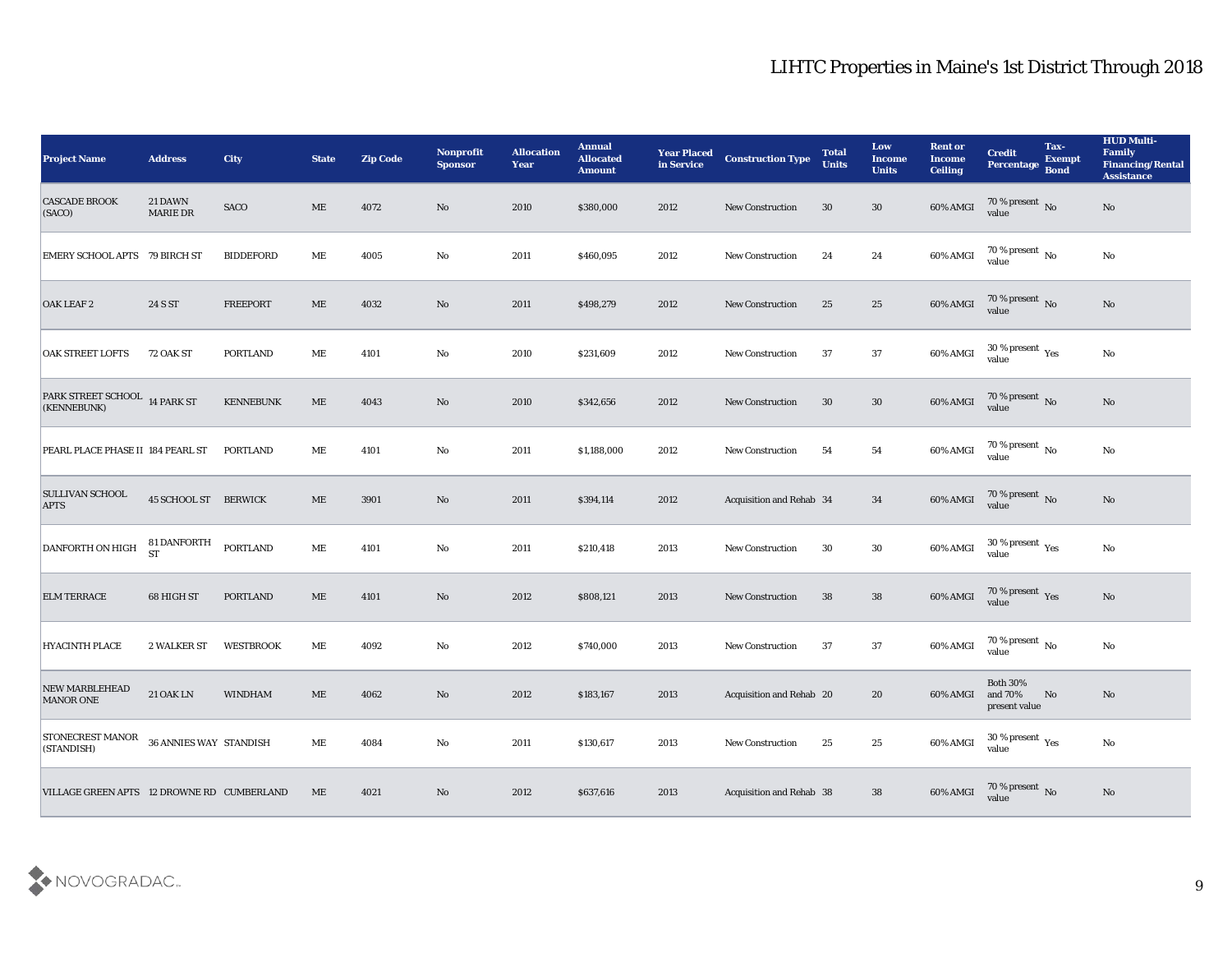| <b>Project Name</b>                                            | <b>Address</b>                                                                 | <b>City</b>                                       | <b>State</b> | <b>Zip Code</b> | <b>Nonprofit</b><br><b>Sponsor</b> | <b>Allocation</b><br>Year | <b>Annual</b><br><b>Allocated</b><br><b>Amount</b> | <b>Year Placed</b><br>in Service | <b>Construction Type</b>        | <b>Total</b><br><b>Units</b> | Low<br><b>Income</b><br><b>Units</b> | <b>Rent or</b><br><b>Income</b><br><b>Ceiling</b> | <b>Credit</b><br>Percentage Bond              | Tax-<br><b>Exempt</b> | <b>HUD Multi-</b><br>Family<br><b>Financing/Rental</b><br><b>Assistance</b> |
|----------------------------------------------------------------|--------------------------------------------------------------------------------|---------------------------------------------------|--------------|-----------------|------------------------------------|---------------------------|----------------------------------------------------|----------------------------------|---------------------------------|------------------------------|--------------------------------------|---------------------------------------------------|-----------------------------------------------|-----------------------|-----------------------------------------------------------------------------|
| <b>OSPREY CIRCLE</b>                                           | 1 OSPREY CIR                                                                   | SOUTH PORTLAND ME                                 |              | 4106            | No                                 | 2013                      | \$648,026                                          | 2014                             | <b>New Construction</b>         | 48                           | 29                                   | 60% AMGI                                          | 70 % present $\overline{N_0}$<br>value        |                       | No                                                                          |
| <b>GOLDEN/PARK</b><br><b>VILLAGE AND MAPLE</b><br><b>GROVE</b> | 30 SOUTH<br><b>STREET</b><br><b>BUILDING 1</b>                                 | <b>SACO</b>                                       | ME           | 4072            | Yes                                | 2014                      | \$730,937                                          | 2014                             | Acquisition and Rehab 33        |                              | 32                                   | 60% AMGI                                          | <b>Both 30%</b><br>and 70%<br>present value   | No                    | Yes                                                                         |
| 409 CUMBERLAND AVE<br><b>APARTMENTS</b>                        | 409<br>CUMBERLAND PORTLAND<br><b>AVENUE</b>                                    |                                                   | ME           | 4101            | No                                 | 2013                      | \$697,508                                          | 2015                             | <b>New Construction</b>         | 57                           | 46                                   | 60% AMGI                                          | 70 % present $\,$ No $\,$<br>value            |                       | $\mathbf {No}$                                                              |
| <b>CONY FLAT IRON</b>                                          | <b>110 CONY</b><br><b>STREET</b>                                               | <b>AUGUSTA</b>                                    | $\rm ME$     | 4330            | No                                 | 2014                      | \$677,665                                          | 2015                             | Acquisition and Rehab 48        |                              | 48                                   | 60% AMGI                                          | $70\,\%$ present $\,$ No value                |                       | No                                                                          |
| <b>RIDGELAND GARDENS</b>                                       |                                                                                | 101 RIDGELAND $_{\rm SOUTH}$ PORTLAND $_{\rm ME}$ |              | 4106            | No                                 | 2015                      | \$212,419                                          | 2015                             | <b>New Construction</b>         | 44                           | 44                                   | 60% AMGI                                          | 30 % present $\,\rm \gamma_{\rm es}$<br>value |                       | No                                                                          |
| <b>STEEPLE SQUARE</b>                                          | 17 WEBB ST                                                                     | <b>WESTBROOK</b>                                  | ME           | 4092            | Yes                                | 2014                      | \$515,162                                          | 2015                             | <b>Acquisition and Rehab 73</b> |                              | 73                                   |                                                   | $70\,\%$ present $\,$ No value                |                       |                                                                             |
| <b>BUTLER PAYSON</b>                                           | 77 PINE STREET<br>AND 218 STATE PORTLAND<br><b>STREET</b>                      |                                                   | ME           | 4102            | No                                 | 2015                      | \$380,364                                          | 2015                             | Acquisition and Rehab 56        |                              | 56                                   | 60% AMGI                                          | $30\,\%$ present $\,$ Yes value               |                       | Yes                                                                         |
| ORCHARD HILL APTS                                              | 25 RIDGE ROAD AUGUSTA                                                          |                                                   | ME           | 4330            | No                                 | 2015                      | \$172,421                                          | 2015                             | <b>Acquisition and Rehab 36</b> |                              | 36                                   | 60% AMGI                                          | 30 % present $_{\rm Yes}$<br>value            |                       | Yes                                                                         |
| <b>RIVER LANDING</b>                                           | 29 ELM STREET TOPSHAM                                                          |                                                   | МE           | 4086            | No                                 | 2014                      | \$499,348                                          | 2015                             | <b>New Construction</b>         | 36                           | 36                                   | 60% AMGI                                          | 70 % present $\,$ No $\,$<br>value            |                       | No                                                                          |
| <b>ST ANDRES SENIOR</b><br><b>HOUSING</b>                      | 39 SULLIVAN<br><b>STREET</b>                                                   | <b>BIDDEFORD</b>                                  | ME           | 4005            | No                                 | 2015                      | \$64,379                                           | 2015                             | <b>Acquisition and Rehab 35</b> |                              | 35                                   | 60% AMGI                                          | $30\,\%$ present $\,$ Yes value               |                       | $\rm\thinspace No$                                                          |
| <b>YOUNG ST</b><br><b>APARTMENTS</b>                           | 29 YOUNG<br><b>STREET</b>                                                      | <b>BERWICK</b>                                    | ME           | 3901            | No                                 | 2014                      | \$180,661                                          | 2015                             | <b>New Construction</b>         | 28                           | 28                                   | 60% AMGI                                          | 30 % present $\gamma_{\rm es}$<br>value       |                       | No                                                                          |
| <b>TIMBER RIDGE APTS</b>                                       | $17\text{-}36$ TIMBER<br>$\texttt{RIDGE}~\text{AVENUE} \quad \texttt{SANFORD}$ |                                                   | $\rm ME$     | 4073            | $\rm\, No$                         | 2015                      | \$116,171                                          | 2015                             | Acquisition and Rehab 50        |                              | $50\,$                               | 60% AMGI                                          | $30\,\%$ present $\,$ Yes value               |                       | $\mathbf{N}\mathbf{o}$                                                      |
| <b>HODGKINS SCHOOL</b><br><b>APARTMENTS</b>                    | 17 MALTA<br><b>STREET</b>                                                      | <b>AUGUSTA</b>                                    | $\rm ME$     | 4330            | $\mathbf {No}$                     | 2015                      | \$609,581                                          | 2016                             | Acquisition and Rehab 47        |                              | 47                                   | 60% AMGI                                          | 70 % present $\,$ No $\,$<br>value            |                       | $\mathbf {No}$                                                              |

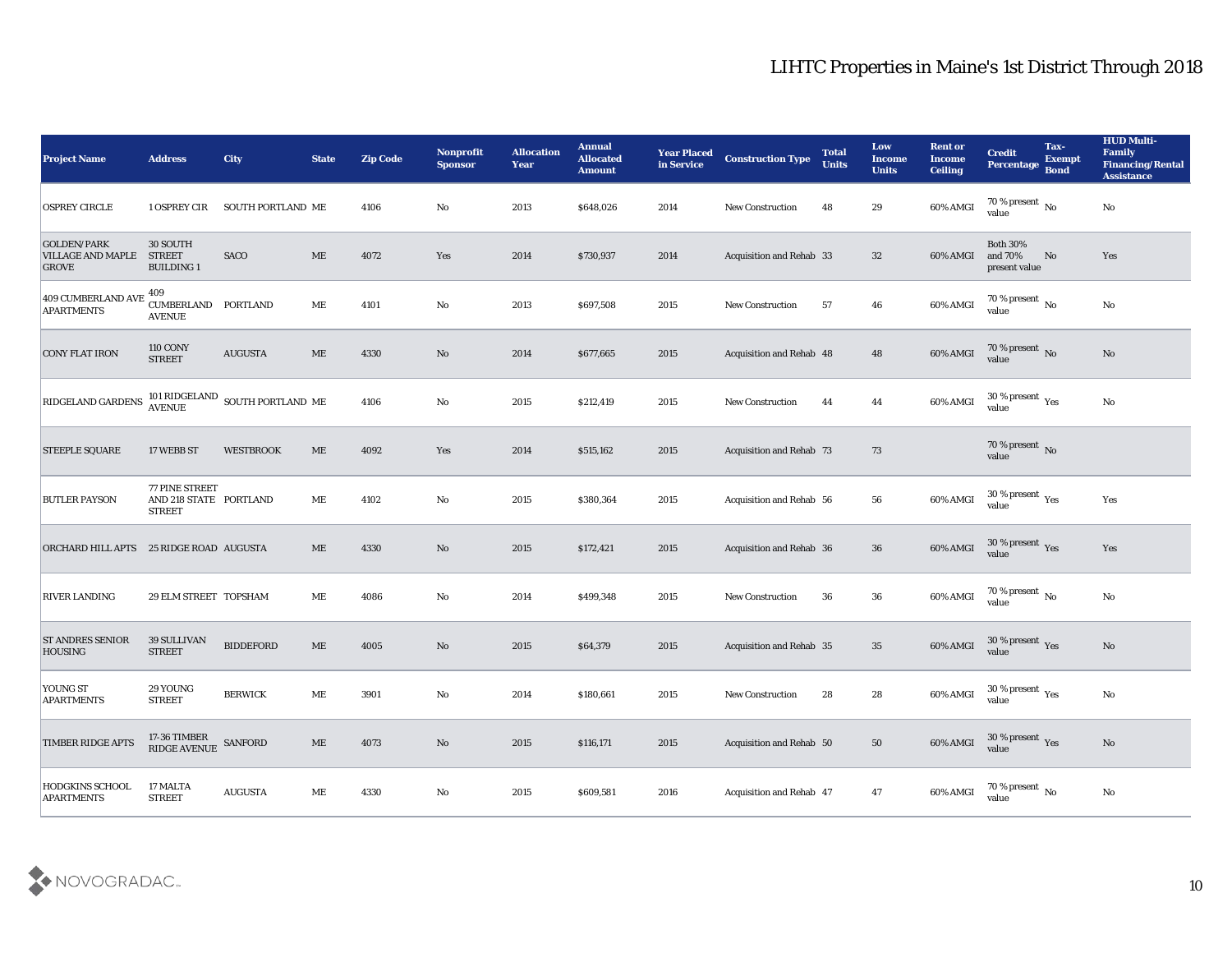| <b>Project Name</b>                                               | <b>Address</b>                                | City                        | <b>State</b> | <b>Zip Code</b> | Nonprofit<br><b>Sponsor</b> | <b>Allocation</b><br><b>Year</b> | <b>Annual</b><br><b>Allocated</b><br><b>Amount</b> | <b>Year Placed</b><br>in Service | <b>Construction Type</b>              | <b>Total</b><br><b>Units</b> | Low<br><b>Income</b><br><b>Units</b> | <b>Rent or</b><br><b>Income</b><br><b>Ceiling</b> | <b>Credit</b><br>Percentage Bond | Tax-<br><b>Exempt</b> | <b>HUD Multi-</b><br>Family<br><b>Financing/Rental</b><br><b>Assistance</b> |
|-------------------------------------------------------------------|-----------------------------------------------|-----------------------------|--------------|-----------------|-----------------------------|----------------------------------|----------------------------------------------------|----------------------------------|---------------------------------------|------------------------------|--------------------------------------|---------------------------------------------------|----------------------------------|-----------------------|-----------------------------------------------------------------------------|
| <b>LOFTS AT SACO FALLS</b>                                        | 75 SACO FALLS<br>WAY                          | <b>BIDDEFORD</b>            | $\rm ME$     | 4005            | No                          | 2015                             | \$861,220                                          | 2016                             | New Construction                      | 80                           | 66                                   | 60% AMGI                                          | $\frac{70\%}{\text{value}}$ No   |                       | No                                                                          |
| RIDGEWOOD II                                                      | 99 SCHOOL<br><b>STREET</b>                    | <b>GORHAM</b>               | ME           | 4038            | No                          | 2015                             | \$156,910                                          | 2016                             | <b>New Construction</b>               | 24                           | 24                                   | 60% AMGI                                          | $30\,\%$ present $\,$ Yes value  |                       | $\mathbf{N}\mathbf{o}$                                                      |
| <b>ROSA TRUE</b>                                                  | <b>140 PARK</b><br><b>STREET</b>              | <b>PORTLAND</b>             | ME           | 4101            | No                          | 2015                             | \$57,570                                           | 2016                             | Both New Construction 10<br>and $A/R$ |                              | 10                                   | 60% AMGI                                          | $30\,\%$ present $\,$ Yes value  |                       | $\mathbf{N}\mathbf{o}$                                                      |
| THE CONVENT AT<br><b>MISSION HILL</b>                             | <b>41 SULLIVAN</b><br><b>STREET</b>           | <b>BIDDEFORD</b>            | $\rm ME$     | 4005            | No                          | 2015                             | \$78,518                                           | 2016                             | <b>New Construction</b>               | 15                           | 15                                   | 60% AMGI                                          | $30\,\%$ present $\,$ Yes value  |                       | $\mathbf{N}\mathbf{o}$                                                      |
| <b>BAYSIDE ANCHOR</b>                                             | 81 EAST<br><b>OXFORD</b><br><b>STREET</b>     | <b>PORTLAND</b>             | ME           | 4101            | No                          | 2015                             | \$561,375                                          | 2016                             | <b>New Construction</b>               | 45                           | 45                                   | 60% AMGI                                          | 70 % present<br>value            |                       | $\mathbf{N}\mathbf{o}$                                                      |
| <b>LORING HOUSE</b>                                               | 1125 BRIGHTON<br><b>AVENUE</b>                | PORTLAND                    | ME           | 4102            | No                          | 2016                             | \$229,482                                          | 2016                             | Acquisition and Rehab 104             |                              | 100                                  | 60% AMGI                                          | 30 % present<br>value            |                       | Yes                                                                         |
| <b>THE LEDGES</b>                                                 | 1500<br>LEDGEWOOD<br><b>TERRACE</b>           | <b>SACO</b>                 | ME           | 4072            | $\rm No$                    | 2015                             | \$456,062                                          | 2016                             | Acquisition and Rehab 84              |                              | 84                                   | 60% AMGI                                          | 30 % present<br>value            |                       | Yes                                                                         |
| <b>HUSE SCHOOL</b>                                                | 39 ANDREWS<br>ROAD                            | <b>BATH</b>                 | ME           | 4530            | $\mathbf{N}\mathbf{o}$      | 2016                             | \$621,305                                          | 2017                             | Not Indicated                         | 59                           | 43                                   | 60% AMGI                                          | 70 % present<br>value            |                       | $\mathbf {No}$                                                              |
| HUSTON COMMONS                                                    | 72 BISHOP<br><b>STREET</b>                    | PORTLAND                    | ME           | 4103            | No                          | 2015                             | \$225,000                                          | 2017                             | <b>New Construction</b>               | 30                           | 30                                   | 60% AMGI                                          | 70 % present<br>value            |                       | No                                                                          |
| THE MALCOLM A<br><b>NOYES APTS AT</b><br><b>MILLBROOK ESTATES</b> | 290 EAST<br><b>BRIDGE STREET</b>              | <b>WESTBROOK</b>            | ME           | 4092            | No                          | 2015                             | \$174,707                                          | 2017                             | Acquisition and Rehab 38              |                              | 38                                   | 60% AMGI                                          | $30\,\%$ present $\,$ Yes value  |                       | $\mathbf{N}\mathbf{o}$                                                      |
| <b>BARTLETT WOODS</b>                                             | 31 BARTLETT<br>$\ensuremath{\mathsf{CIRCLE}}$ | YARMOUTH                    | ME           | 4096            | No                          | 2016                             | \$174,956                                          | 2017                             | <b>New Construction</b>               | 28                           | 28                                   | 60% AMGI                                          | 30 % present<br>value            |                       | No                                                                          |
| <b>CARLETON STREET</b>                                            | 17 CARLETON<br><b>STREET</b>                  | <b>PORTLAND</b>             | $\rm ME$     | 4101            | $\mathbf {No}$              | 2016                             | \$535,088                                          | 2017                             | New Construction                      | 37                           | 37                                   | 60% AMGI                                          | 70 % present<br>value            |                       | $\mathbf {No}$                                                              |
| THE PINES AT OCEAN<br><b>PARK</b>                                 | 10 MANOR<br><b>STREET</b>                     | OLD ORCHARD<br><b>BEACH</b> | $\rm ME$     | 4064            | $\mathbf {No}$              | 2015                             | \$300,000                                          | 2017                             | Acquisition and Rehab 60              |                              | 55                                   | 60% AMGI                                          | 70 % present<br>value            |                       | Yes                                                                         |